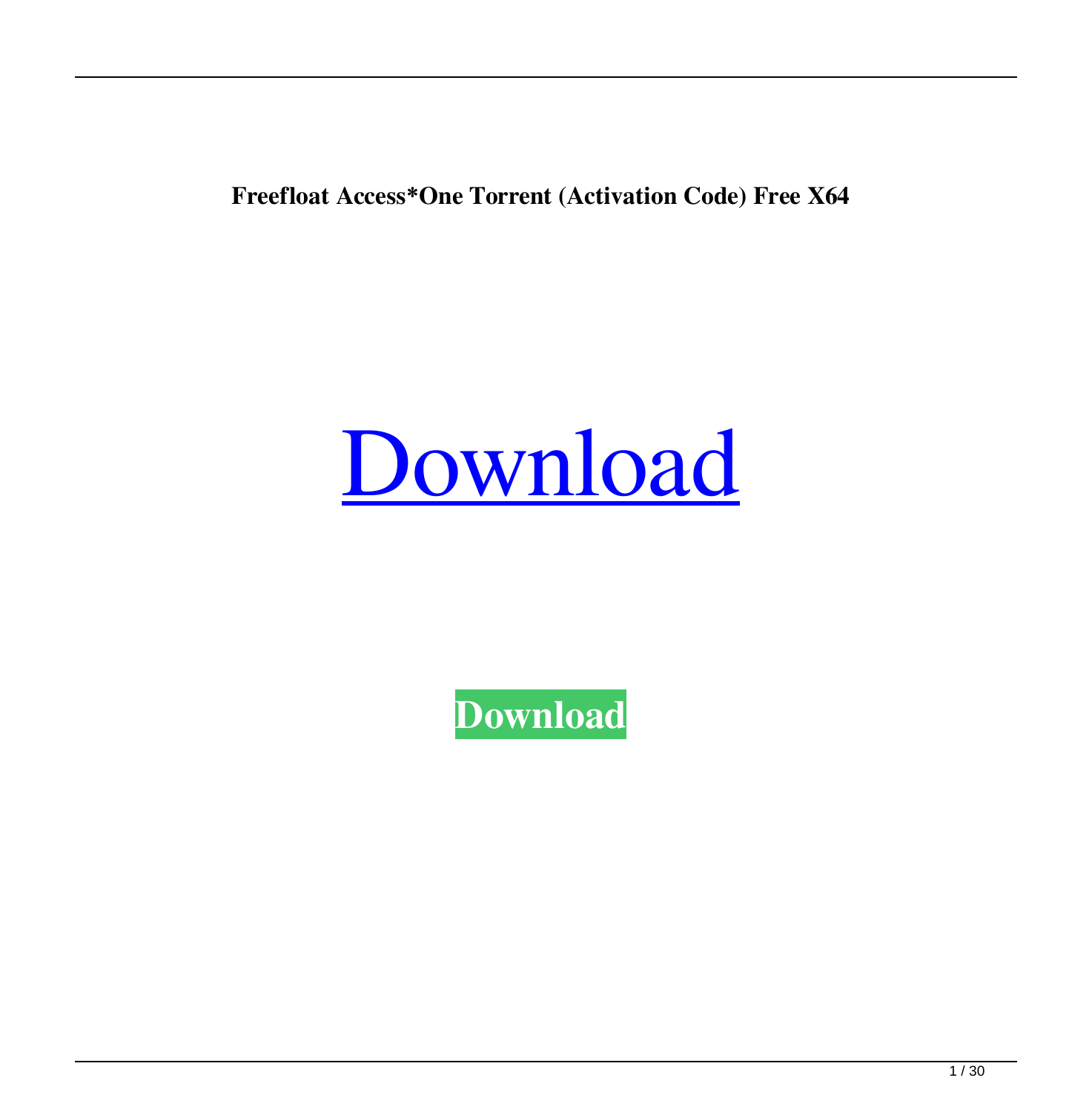The standard package includes a full 32 bit emulation of the VT52, VT100, and VT220 terminals, with additional emulation of the VT52 VT100/VT220 and VT200 terminals, a host access utility (Freefloat Access\*One Crack Keygen Host), an a graphical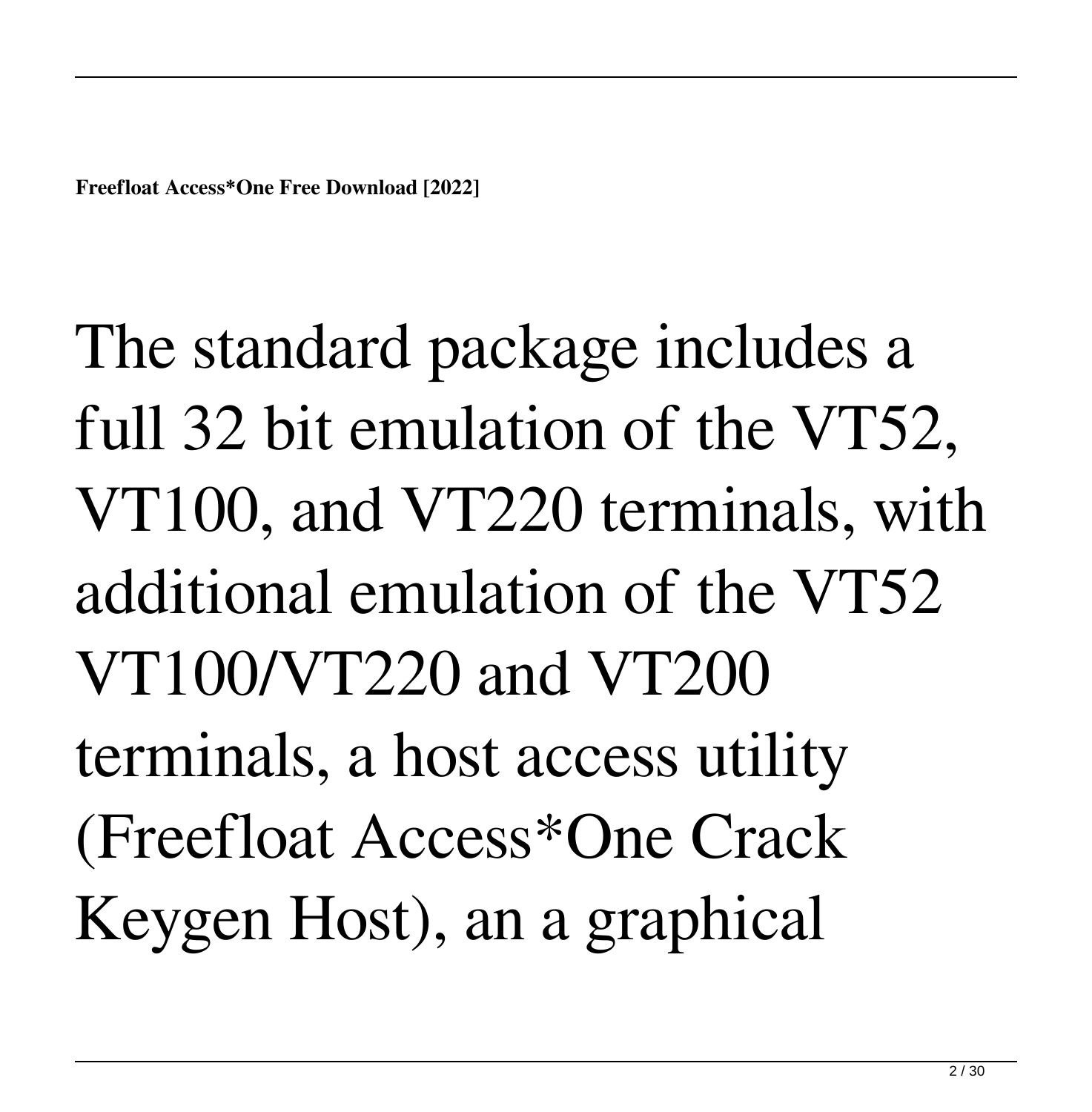interface that lets you create and edit host access programs and RCLs, and a TUI (Text User Interface) terminal emulator. See also List of terminal emulators References Category:Emulation software Category:Unix software Category:Unix software packagesA longitudinal study of the relationship between selected dental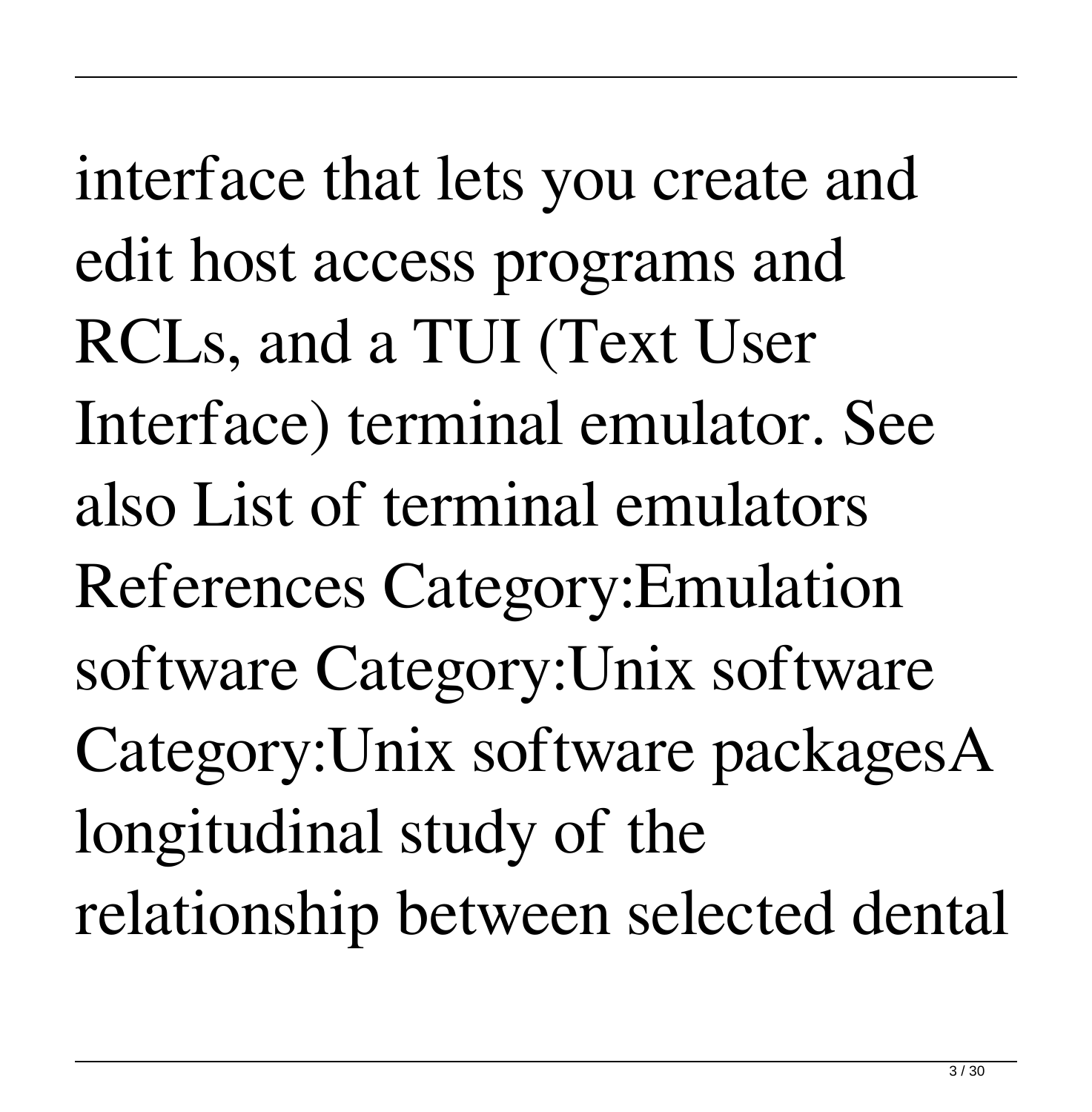occlusal traits and the 2- and 6-year growth of stature in white male children. Longitudinal changes in the size and shape of the face and dental traits have been found to be related to linear growth in children. However, the relationships between dental traits and growth rates of children have not been well studied. In the present study, multivariate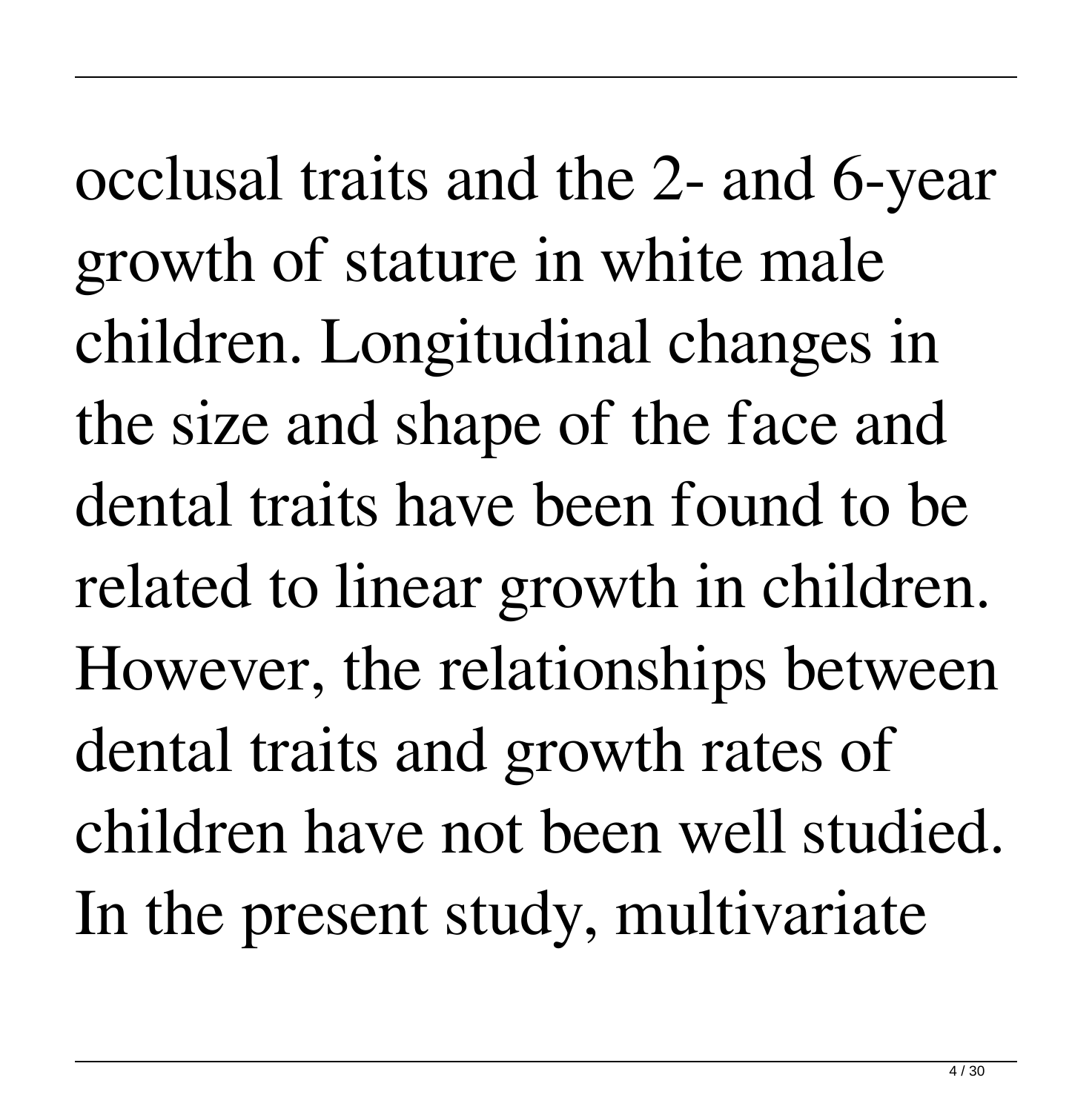analyses were used to determine whether selected dental traits were related to the 2- and 6-year growth of stature in white male children. The subjects, 232 preadolescent children (111 boys and 121 girls), were examined for dental traits and other indices of the face and craniofacial complex at two time points. The result showed that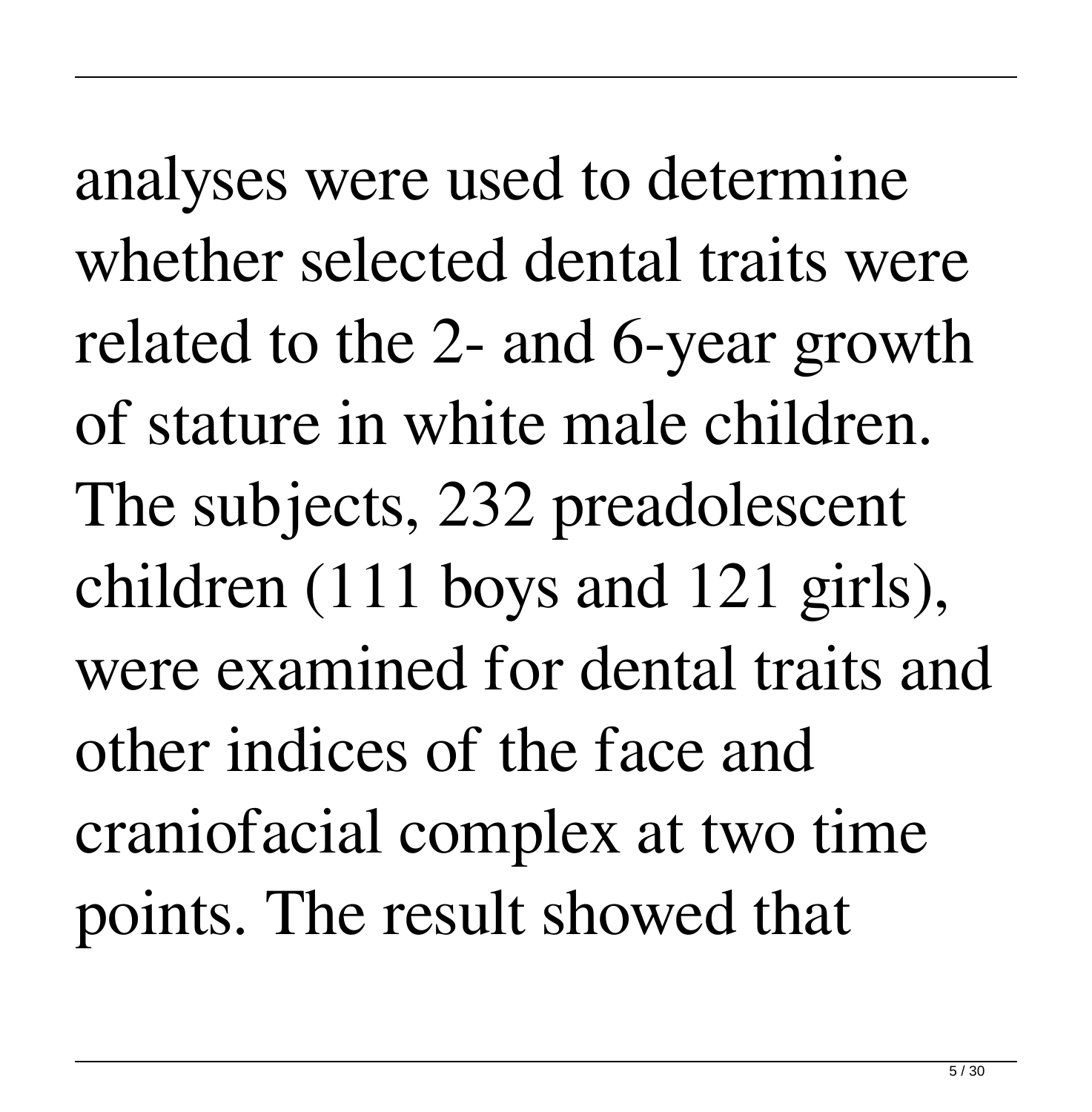posterior tooth position (POP) and overjet (OJ) had significant negative relations with 2- and 6-year growth of stature, while overbite (OB) had a significant positive relation with 2-year growth of stature. These findings suggest that these dental traits, particularly OJ and POP, are related to the growth of stature in male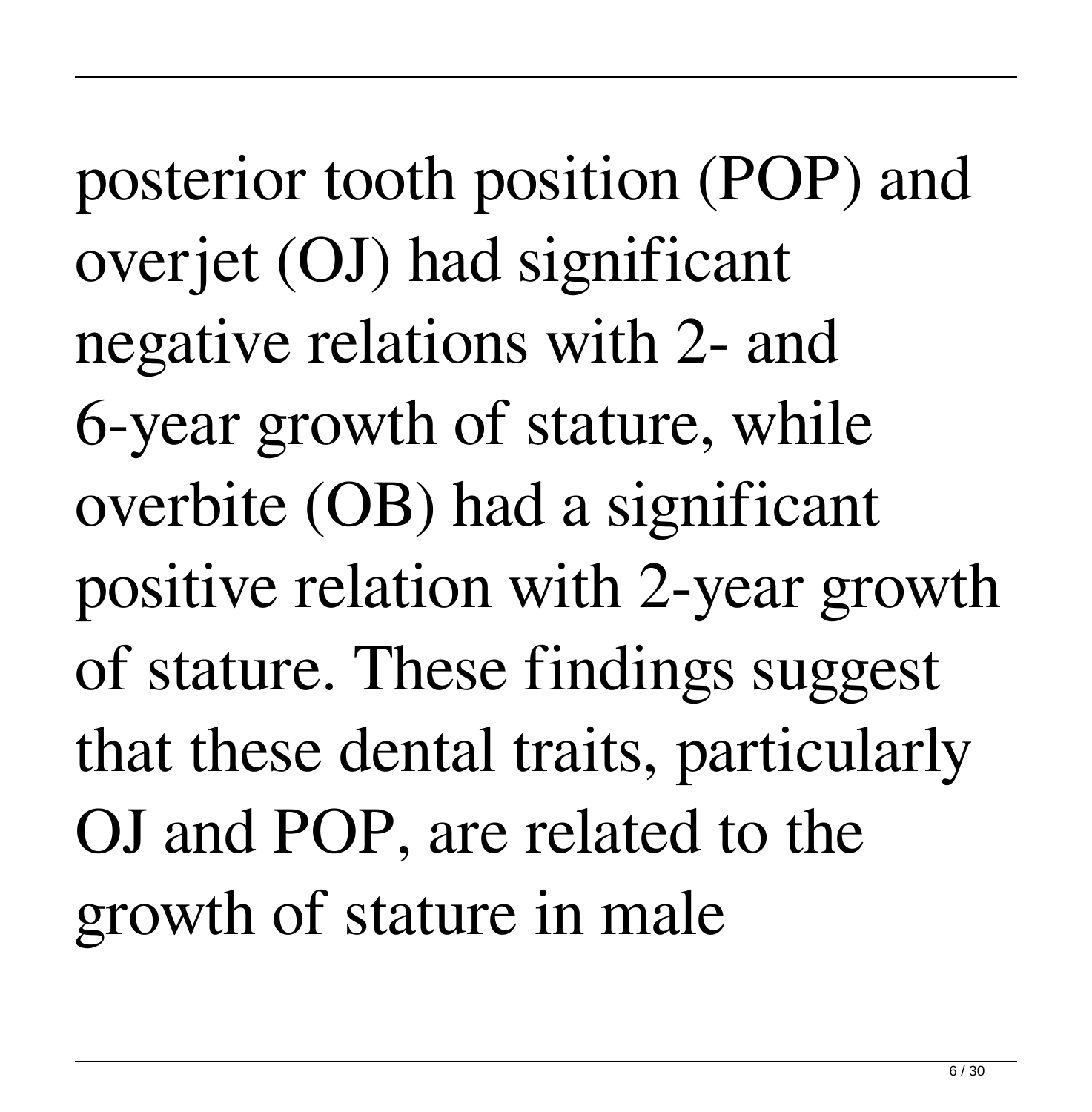children.Hetor (son of Lycaon) Hetor or Hetos (Greek: Ἰέτωρ, Het'ōr) was an Athenian, an abridger of laws and a poet. His life is not known. Hetor was probably the son of the Spartan Lycaon and himself the son of Athenian King Lycaon, who were exiles from Athens (cf. Antipater of Tarsus, De Legatione ad Athenas, fr. 15).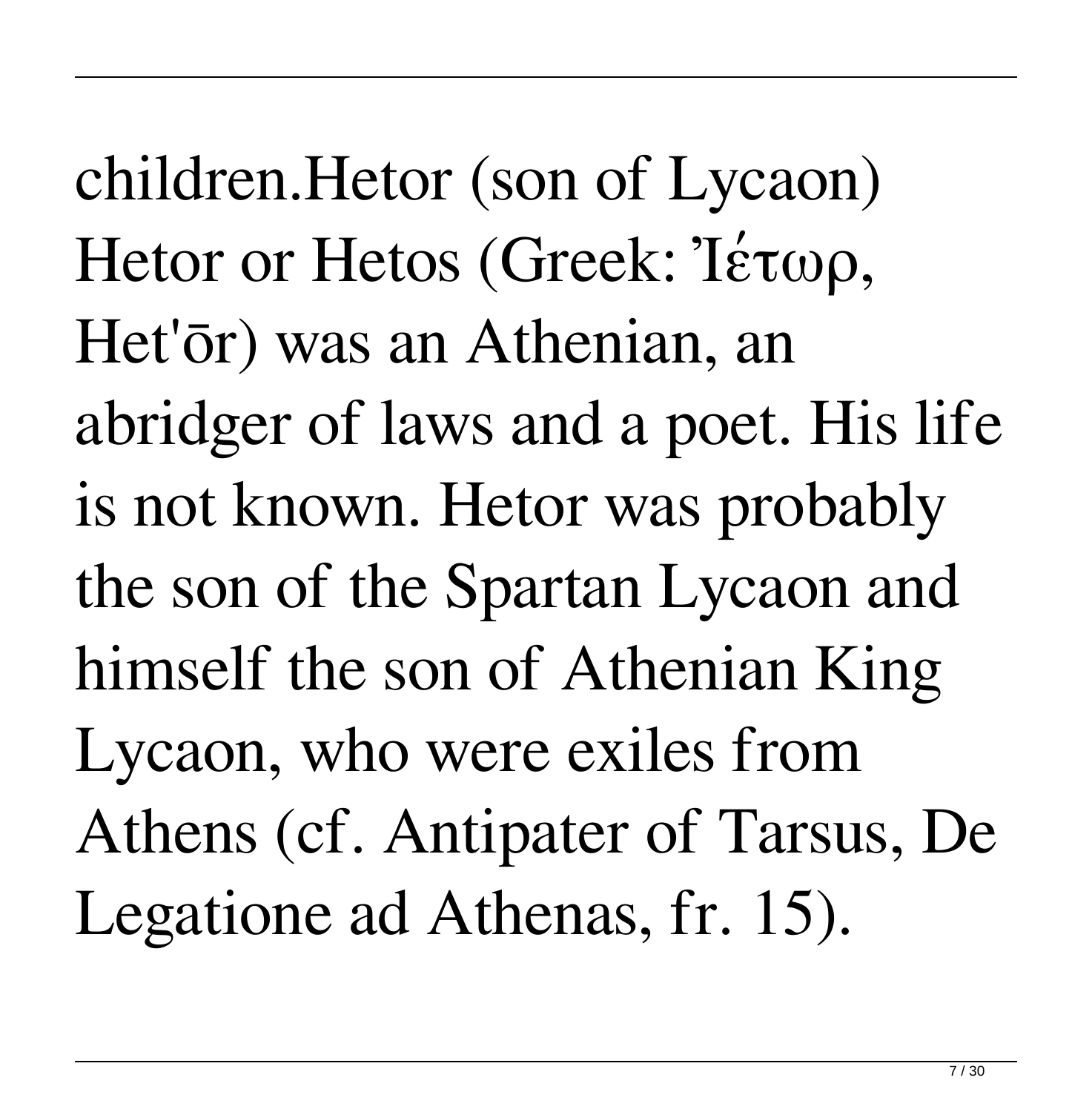Hetor was the son of Lycaon, who was a citizen of Athens. Hetor the son of Lycaon and father of Athenian lawgiver Hetor was also called Hetor. Hetor is said to have been the first to make ab

**Freefloat Access\*One Crack + Activation Key PC/Windows [2022]**

#### \* Connect to a remote host with the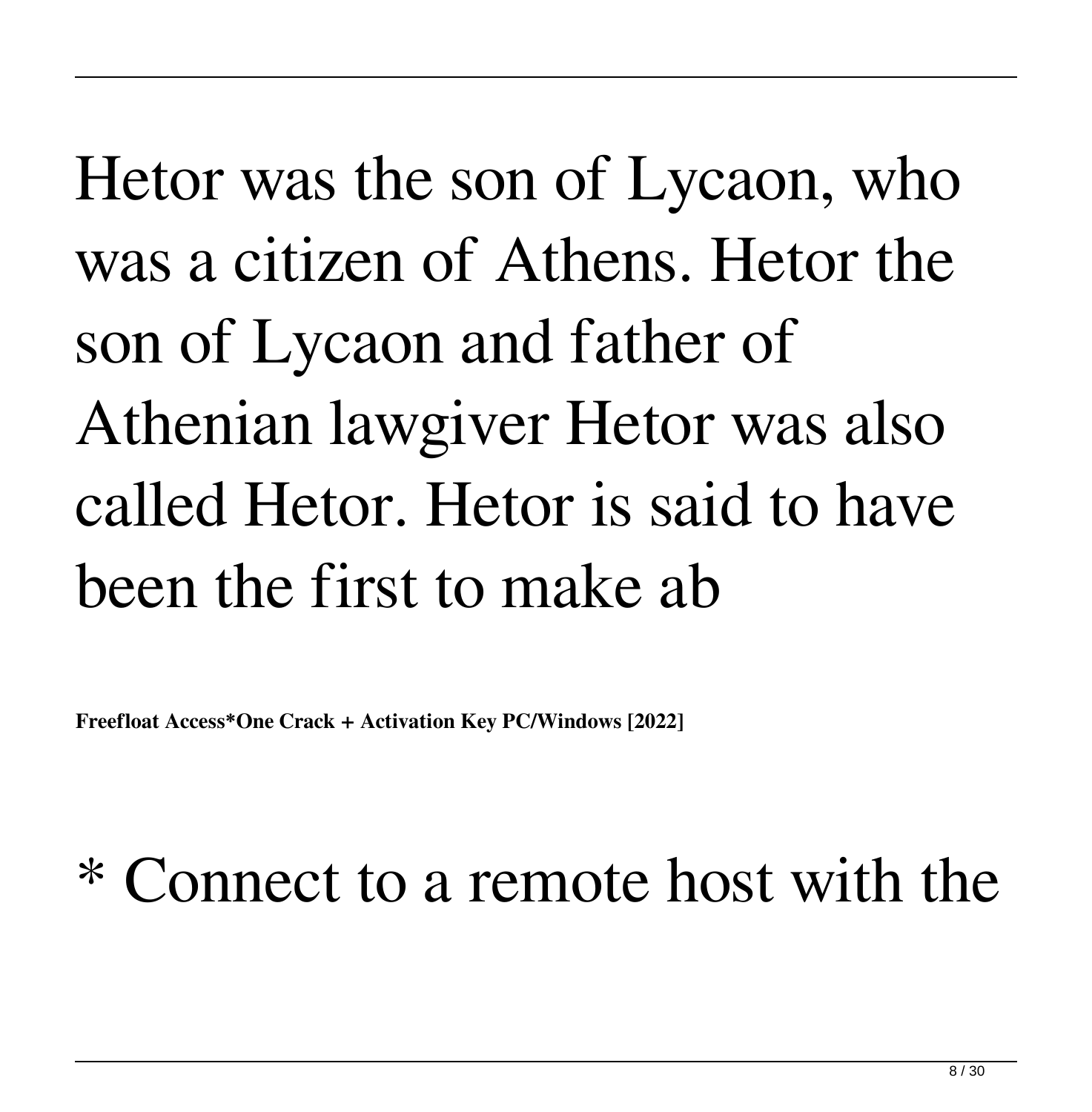user defined credentials. \* Send and receive terminal commands over an IP network. \* Retrieve the current terminal mode in both the emulation layer and the host. \* Render terminal images. \* Download files from remote hosts. \* Support for virtual access to a remote host through the use of public PPP servers. \* Support for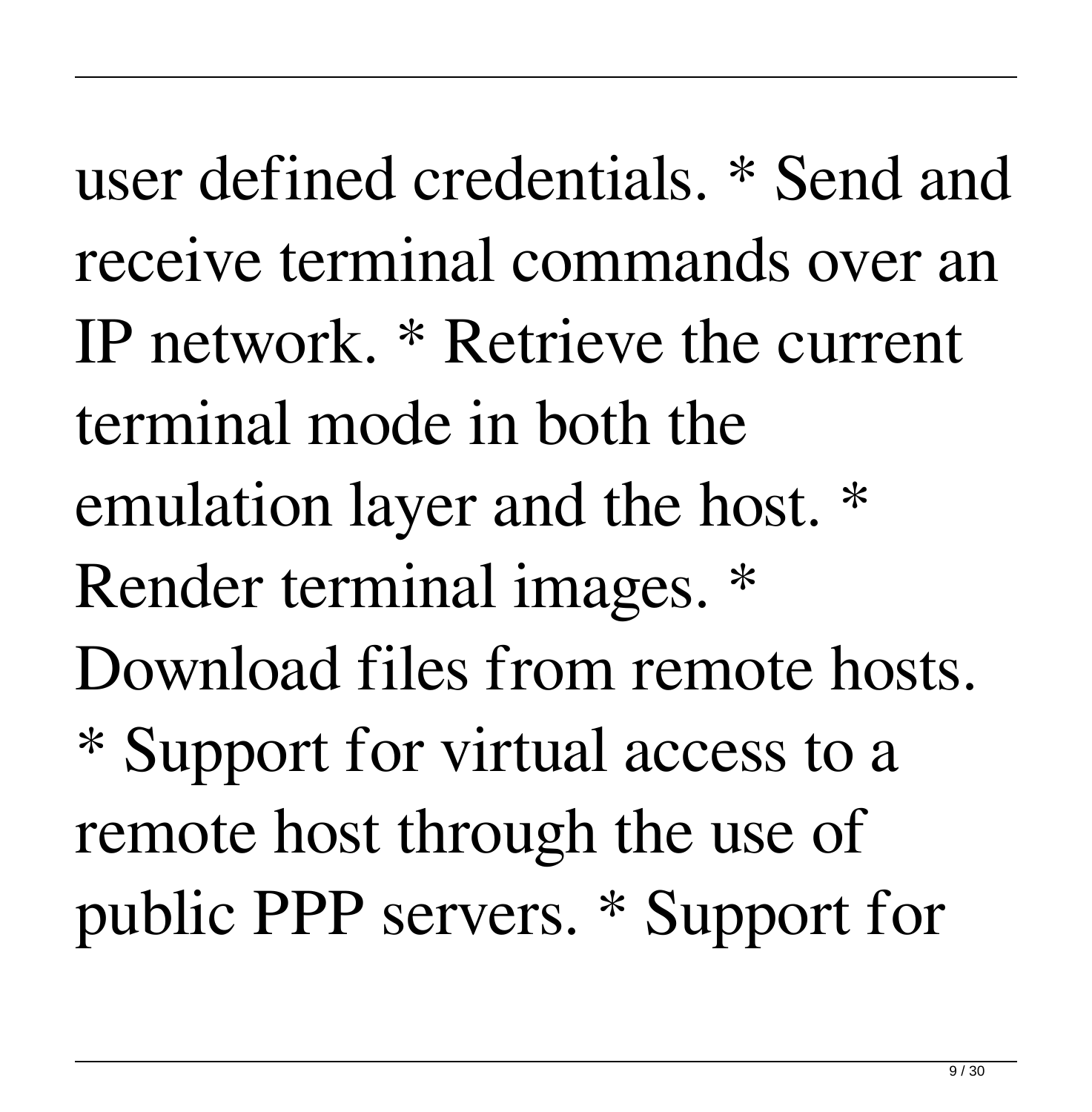access through DHCP and / or ISP assigned IP addresses. \* Configure through an object-based configuration file. \* Support for many modes of use. KEYMACRO Terminals supported: \* VT52 \* VT100 \* VT220 \* TN3270 \* TN5250 \* IBM 3270 \* Cisco Systems AS/400 \* Fujitsu ES 200 \* Fujitsu ES 200 Extended \* Fujitsu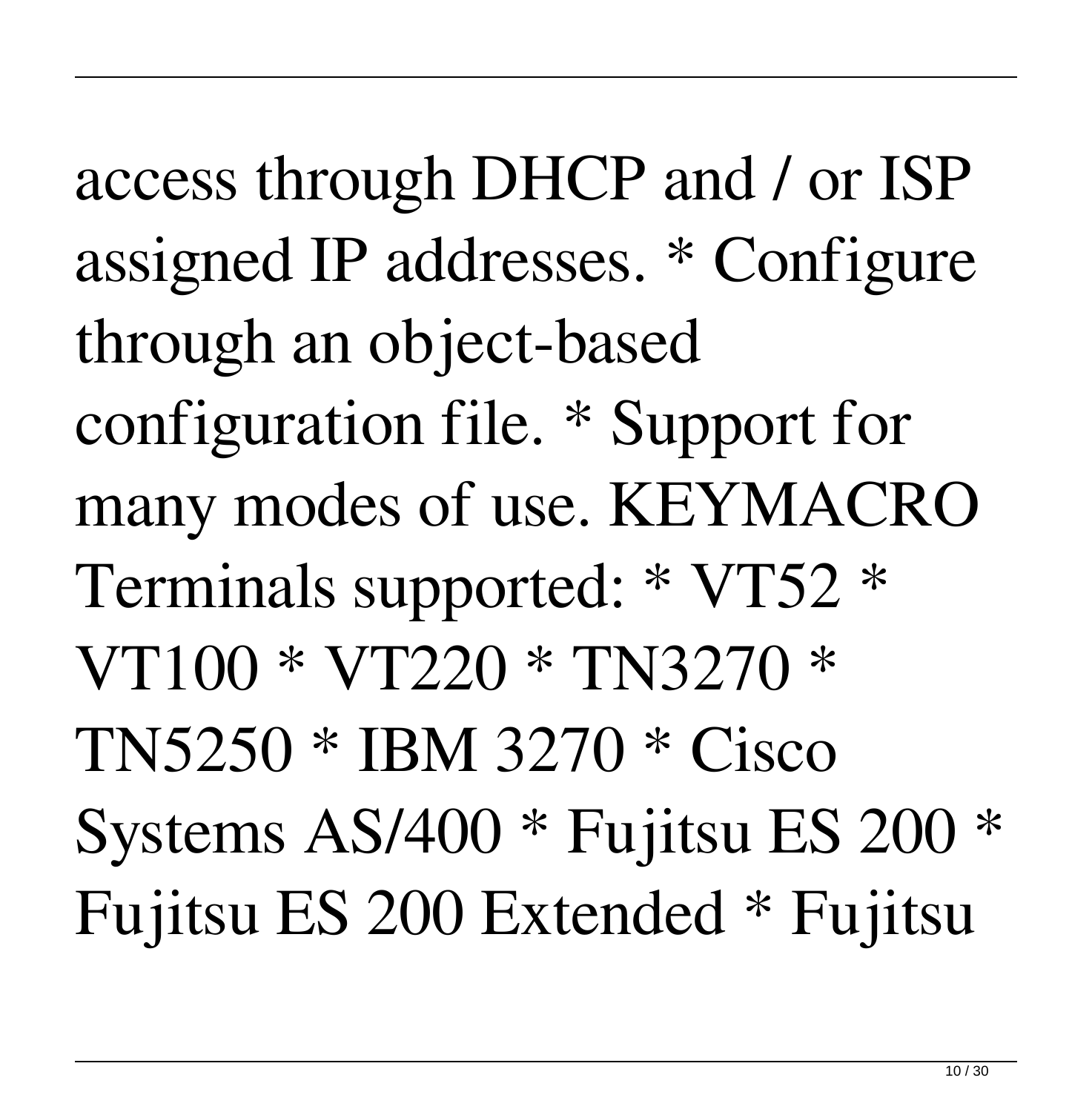ES 600 \* IBM System i \* Lenovo LAPTOP \* IBM i \* Komodia-LAPTOP \* Microsoft Windows \* Mikasa \* Pantech-Blupa \* QNAP NAS \* xterm \* FreeBSD Ports \* Tandy Tek-T212-16  $*$  OVH  $*$ QNAP NAS \* xterm \* Samsung\_T3840 \* a small number of other access terminates... Freefloat Access\*One Serial Key is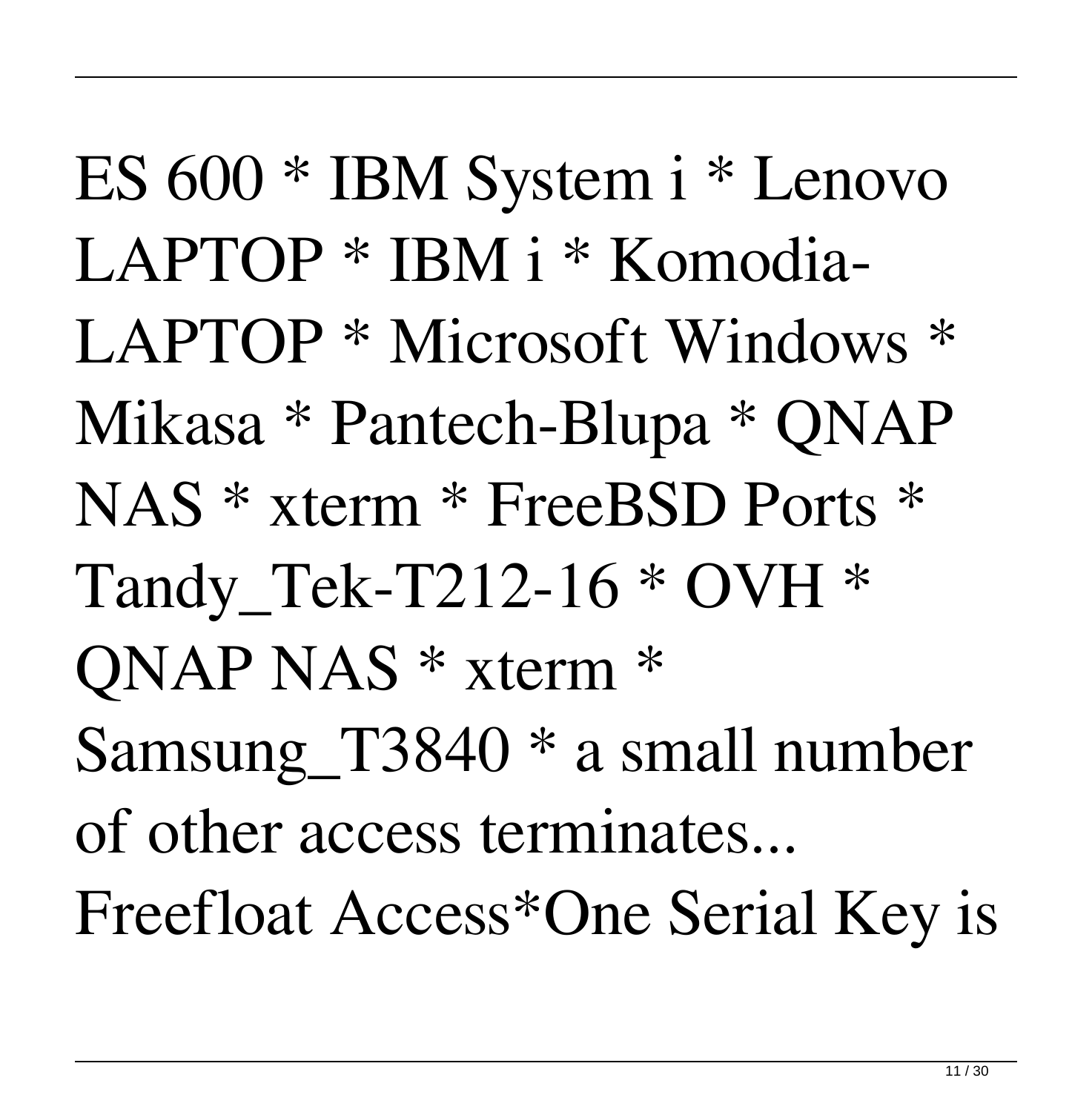a terminal emulator and / or host access utility for mainframes and other ANSI/VT-compatible systems. The application is a terminal emulator and / or host access utility with a friendly user interface. It provides VT100 or TN3270 emulation, or support for other terminal types such as VT52, VT220, TN5250, or TN3270.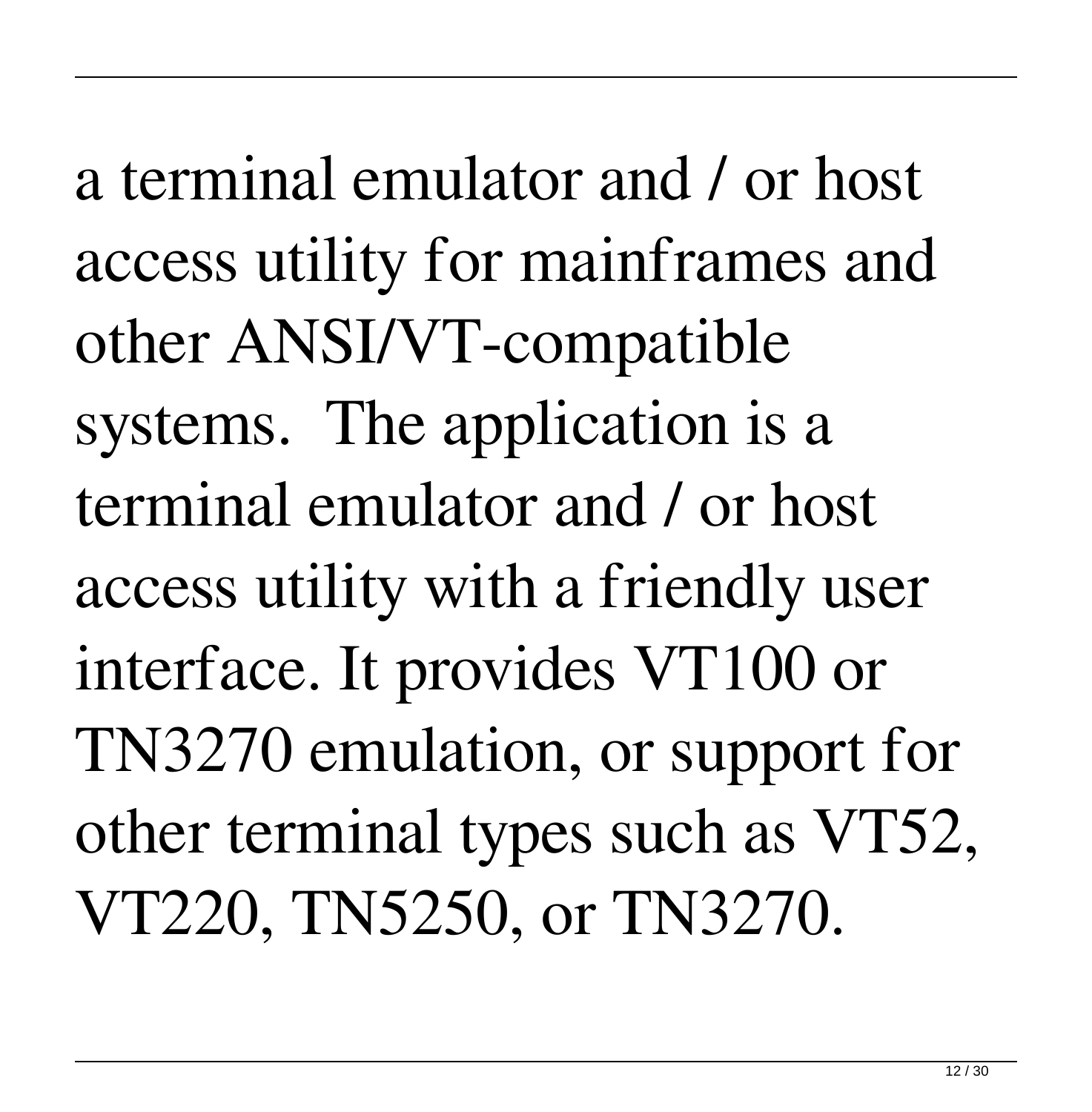FreeFloat Access\*One is a terminal emulator and / or host access utility for mainframes and other ANSI/VTcompatible systems. It provides VT100 emulation, or support for other terminal types such as VT52, VT220, TN5250, or TN3270. It supports network connections, file transfer, virtual access using a virtual private network, and is a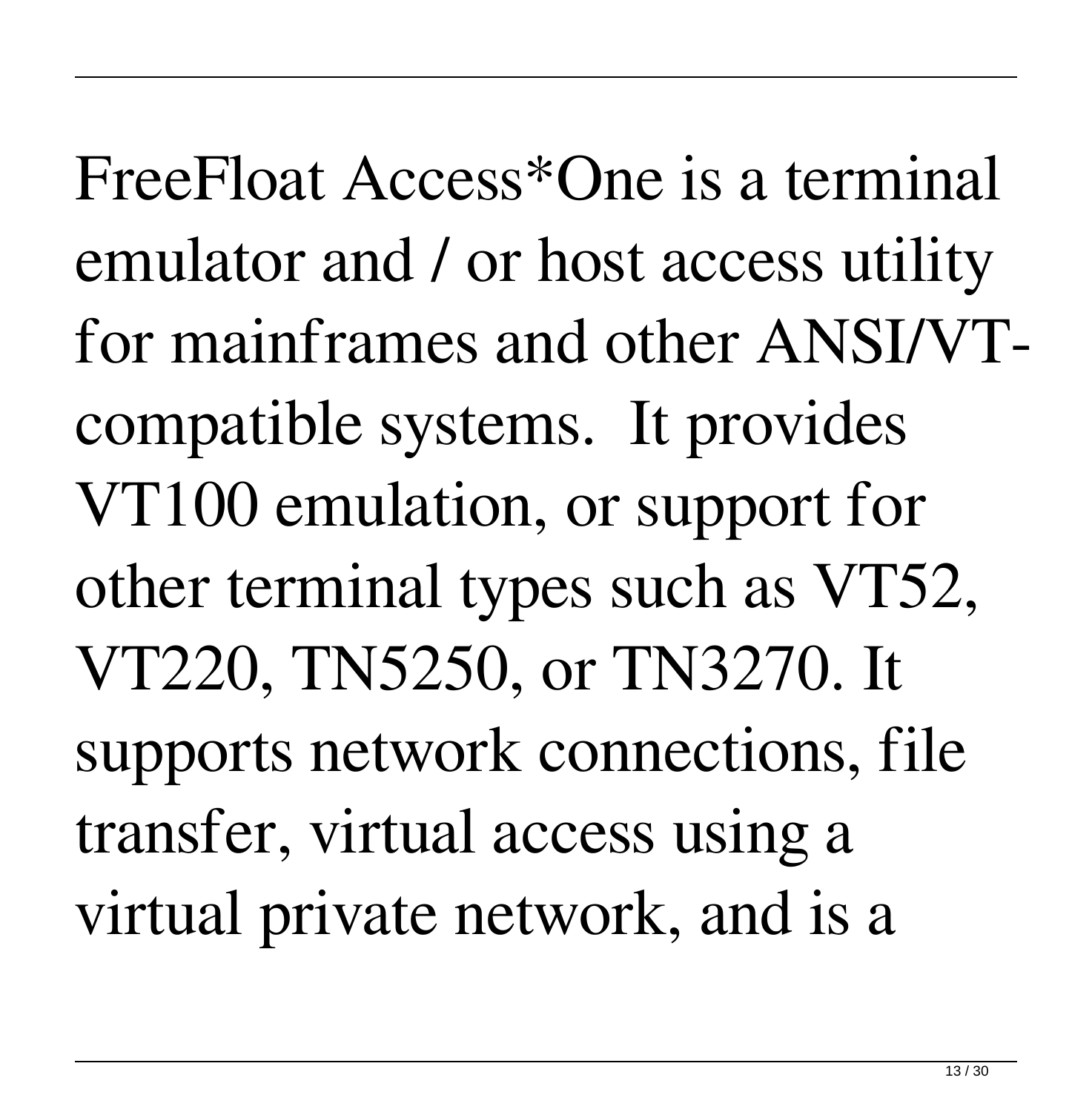host access utility. The program supports the most common mainframe and other ANSI/VTcompatible systems and is compatible with them all. The mainframe and / or host access utility supports all mainstream terminals such as VT52, VT100, VT220, TN5250, and TN3270. The program supports X-Windows,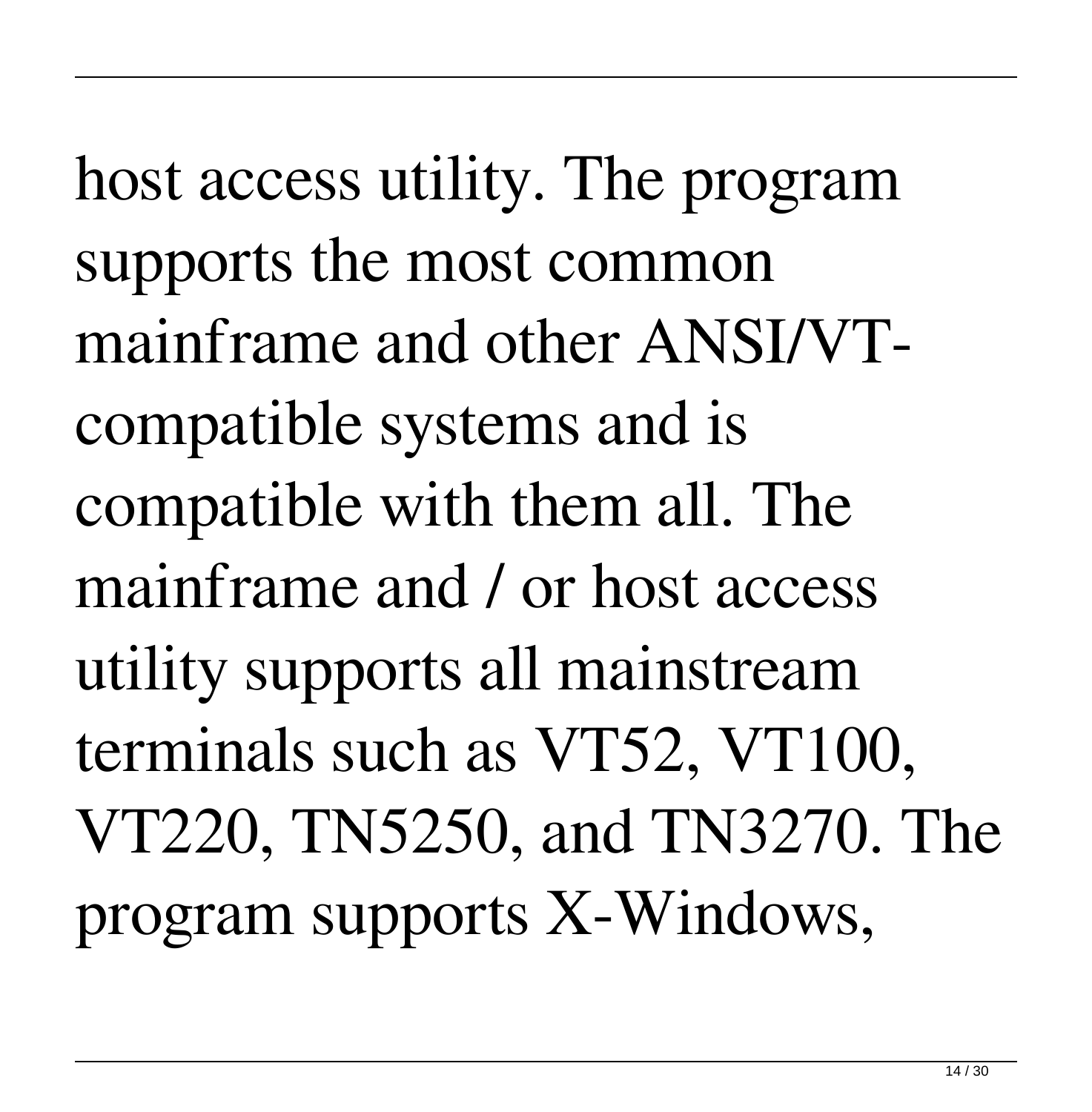## when available. The program supports local or 77a5ca646e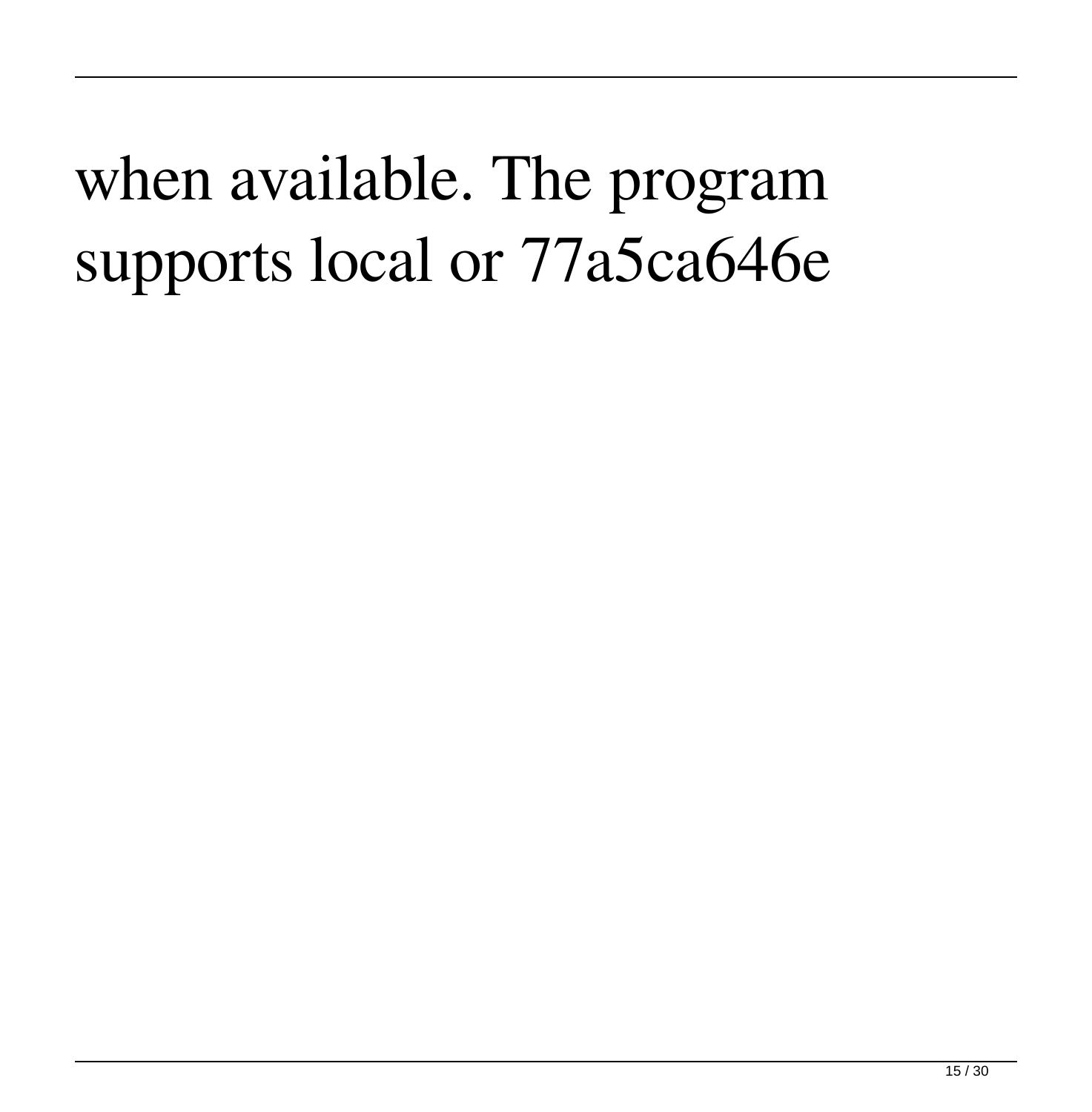This is an enhanced version of the FreeFloat Terminal Emulator that also acts as a host access utility. Similar to FreeFloat Terminal Emulator. - Single or double buffering - 32/64-bit application binary format (application binary interface version 0.1.1) - Intended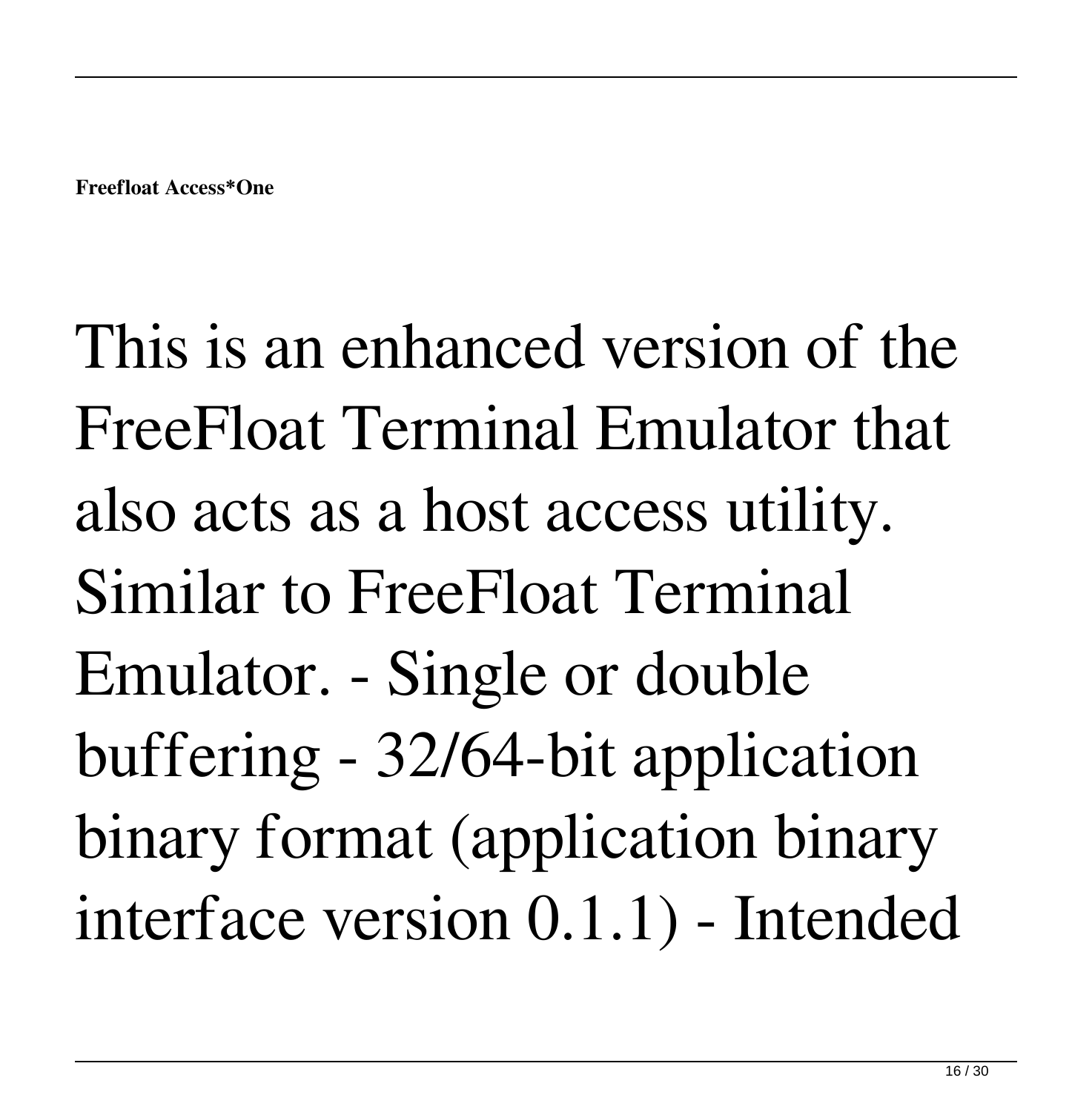to be operated from a DOS based system. - VT100 (Reverse) Compatible. - Ability to emulate VT52/VT100 and VT220 terminals. - Intended to be installed on a computer that already has the FreeFloat terminal emulator running. - A Microsoft Windows 95/98/NT/2000/XP and Linux version is available. - Licensing is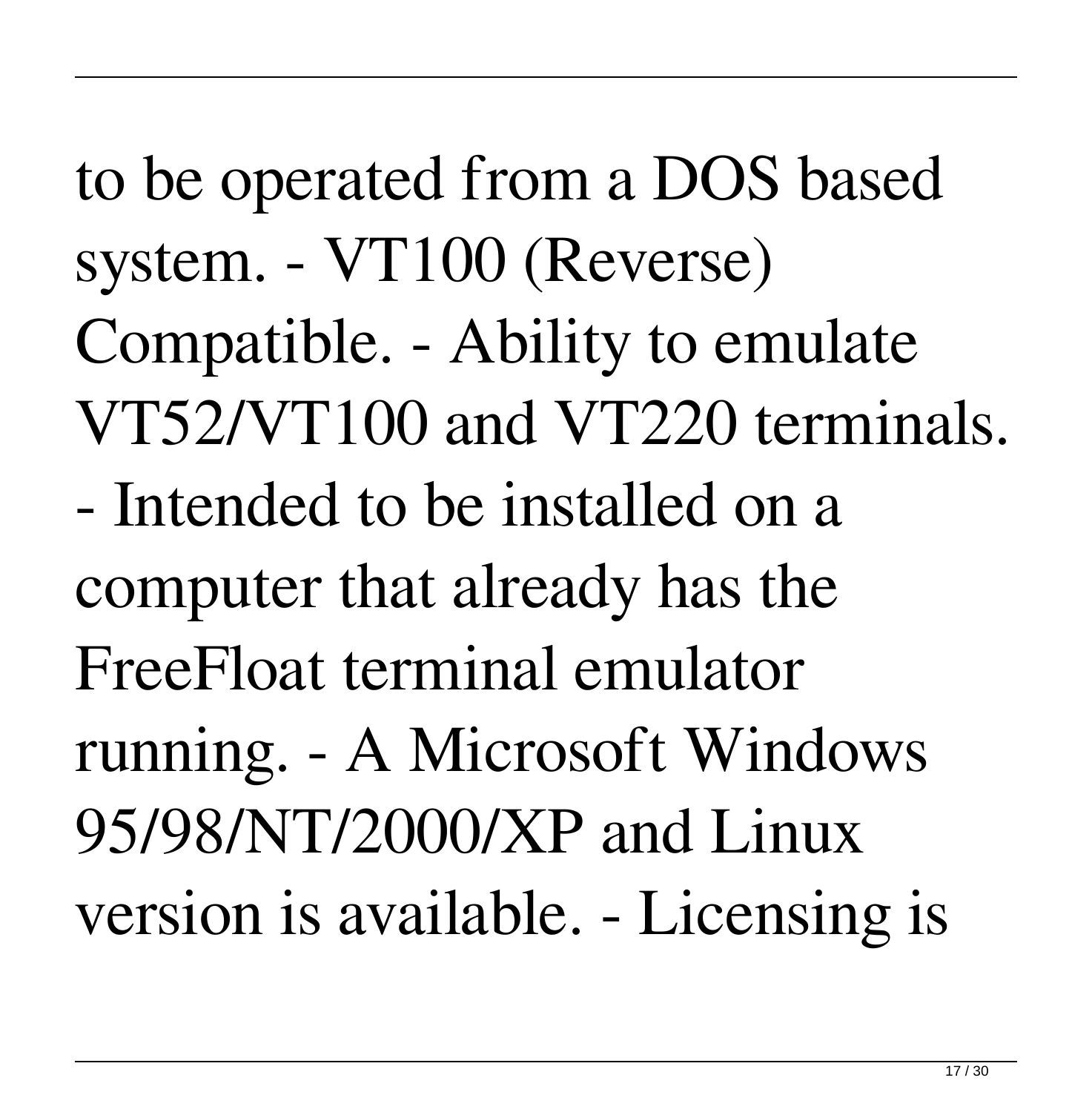available for a number of OS's and requires no additional software. - Please contact me for licensing questions. The software consists of two main files: - Access\*One.exe - Access\*One.fra Download FreeFloat Access\*One FreeFloat Access\*One is a terminal emulator application that has been developed to enable IBM mainframe and other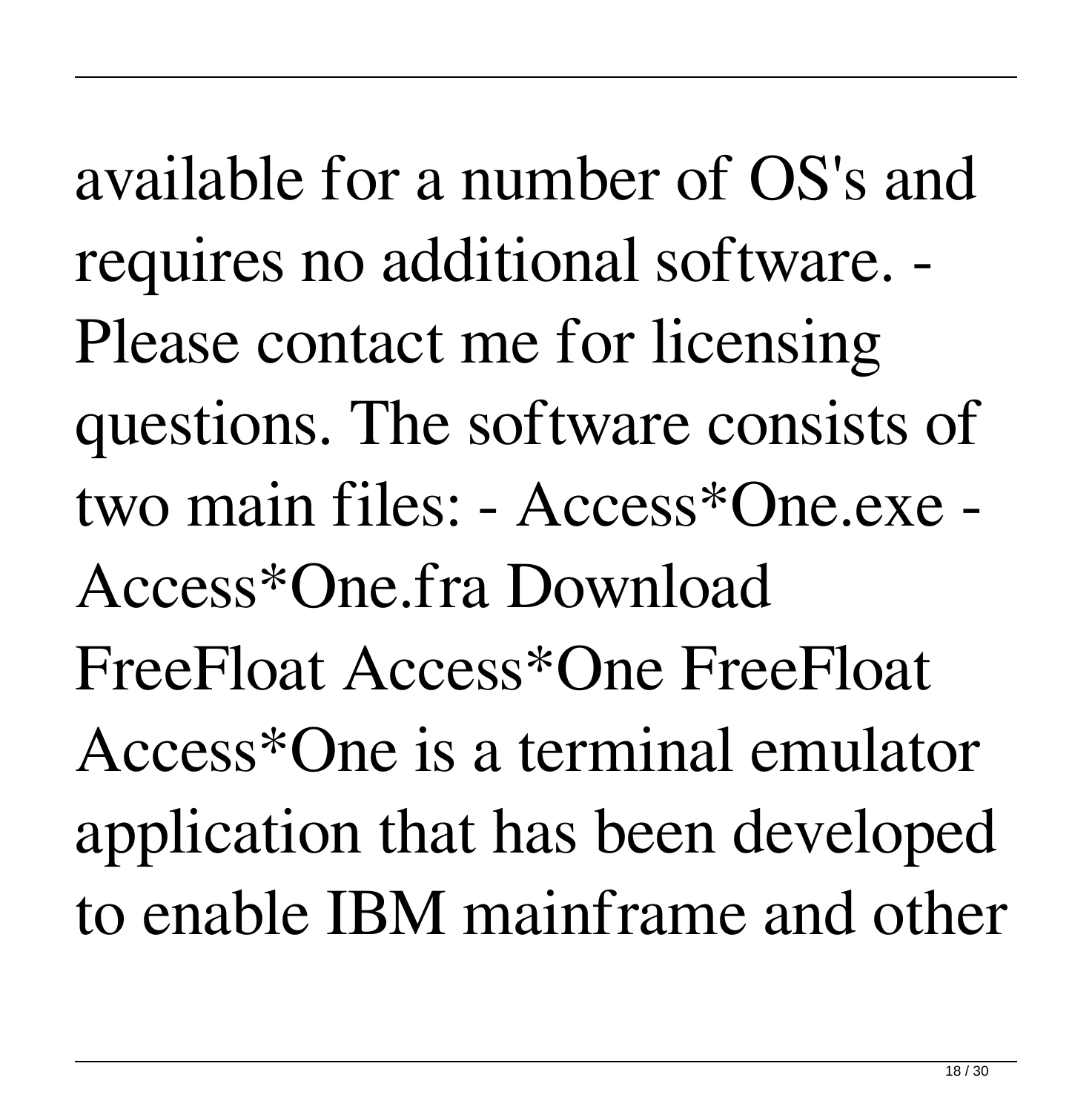ANSI/VT-compatible systems to be more easily integrated into our daily operations. With FreeFloat Access\*One, mainframe users have a host-access utility that can be easily integrated into their daily operations. FreeFloat Access\*One is an enhanced version of the FreeFloat Terminal Emulator. It is designed to support VT52, VT100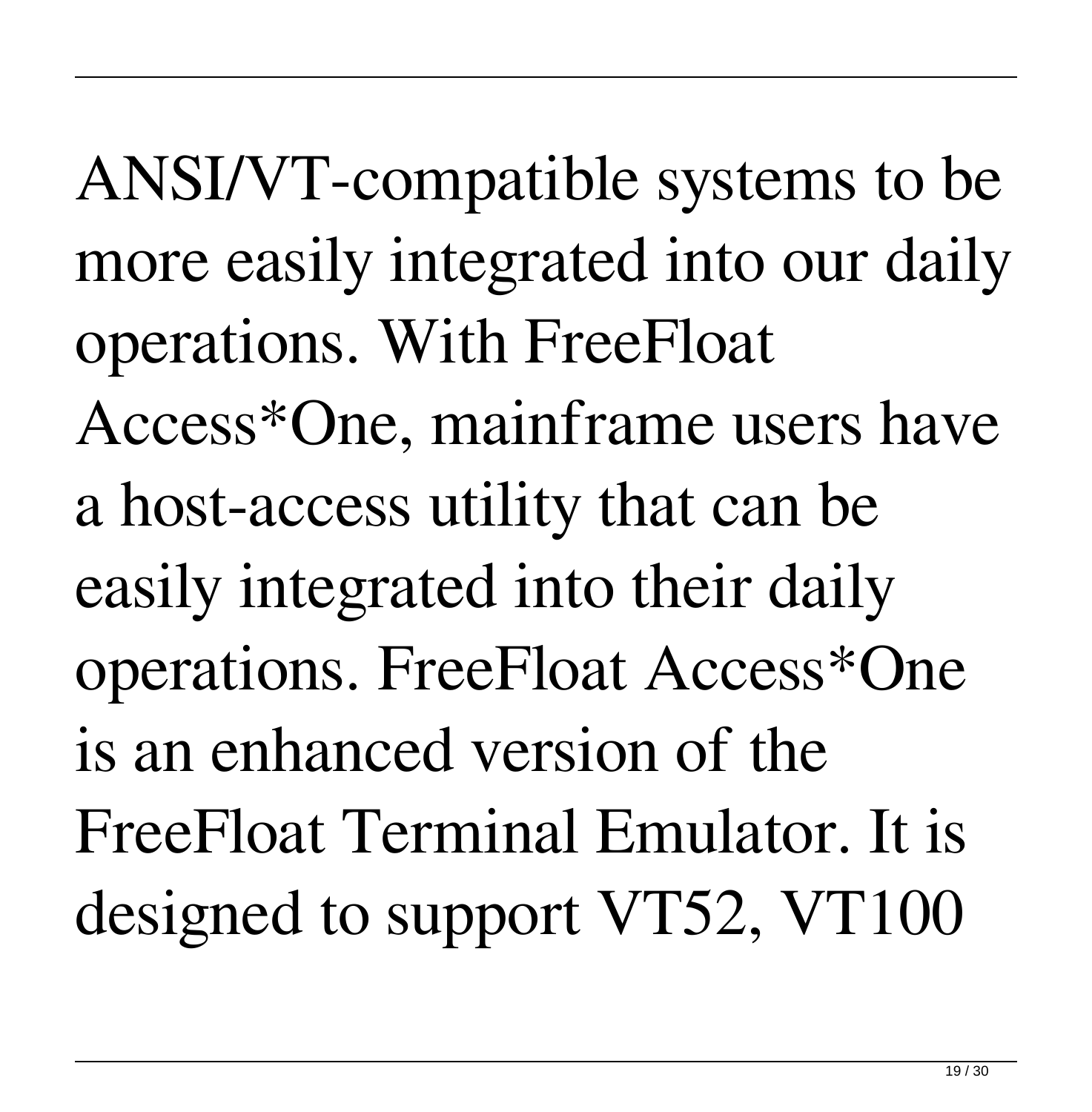and VT220 terminals (although currently only supports the first two). It has been tested to support TN3270 (IBM 370) terminals. If you have the VT100, and a separate access card, you may be able to use TN5250 terminals and other special IBM console devices. The application supports: - One screen - Two screen - 32/64-bit application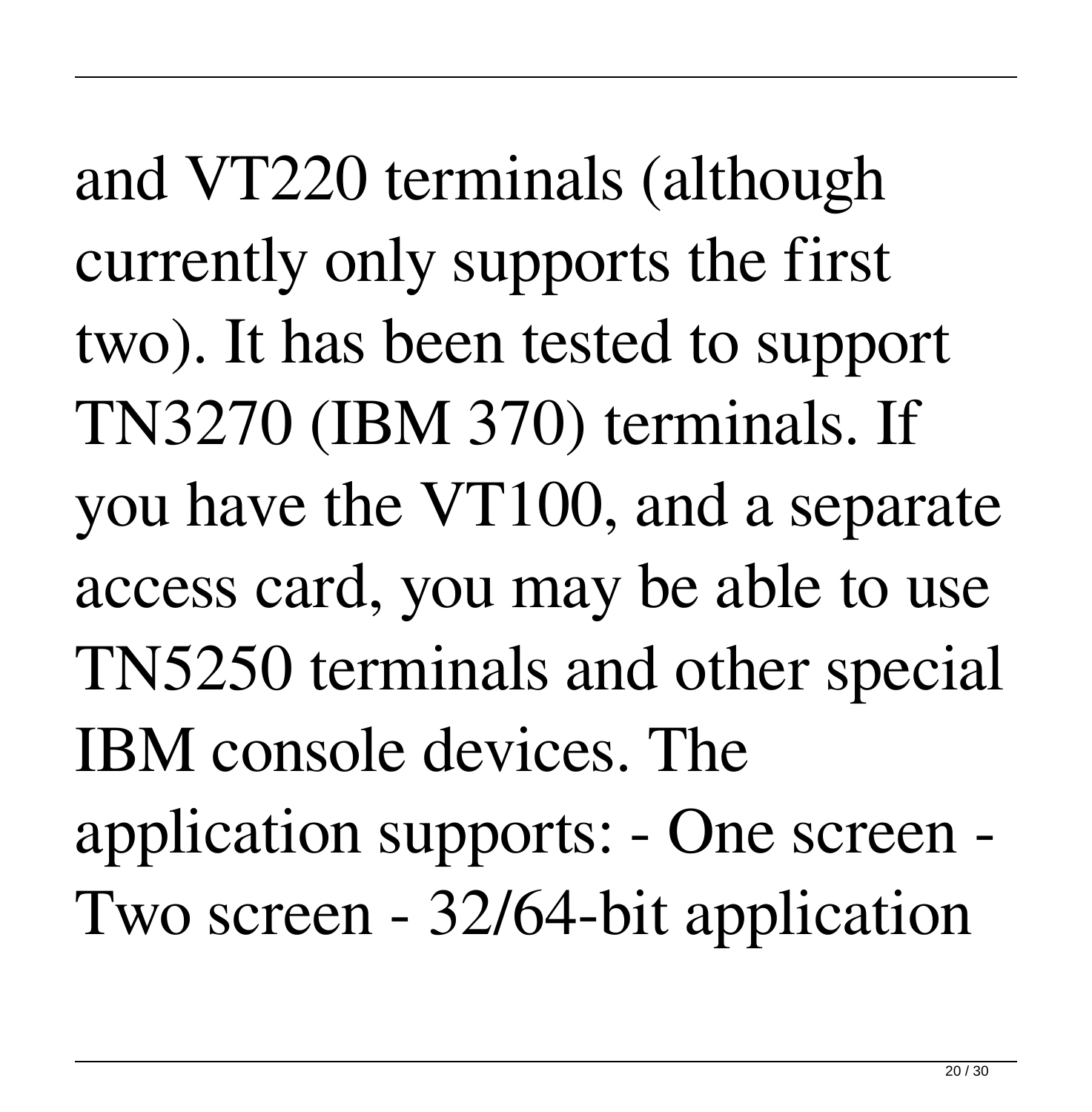binary interface - 64-bit VT100 compatibility (requires VT100 support in BIOS or application) - 32-bit VT52 compatibility (requires VT52 support in BIOS or application) - 16-bit VT52 compatibility (requires VT52 support in BIOS or application) - 64-bit VT100 compatibility - 32-bit VT100 compatibility - TN3270 -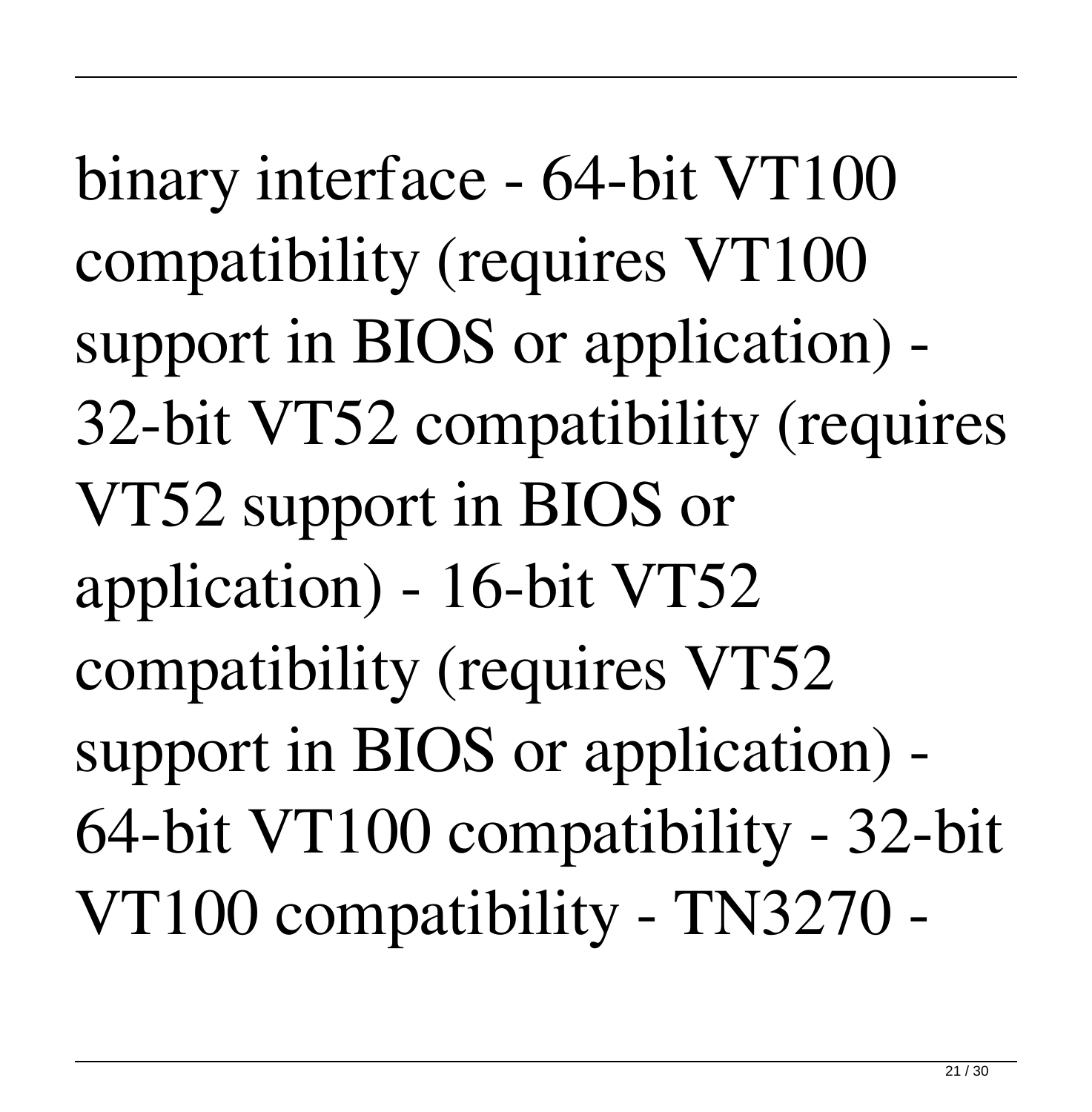TN5250 - NX100 and SX100 (CRT/XT) - Your own custom graphics - Access card support (requires access card) The application is designed to run from DOS based operating systems, including Microsoft Windows 95/98/NT/2000/XP, Linux,

**What's New In?**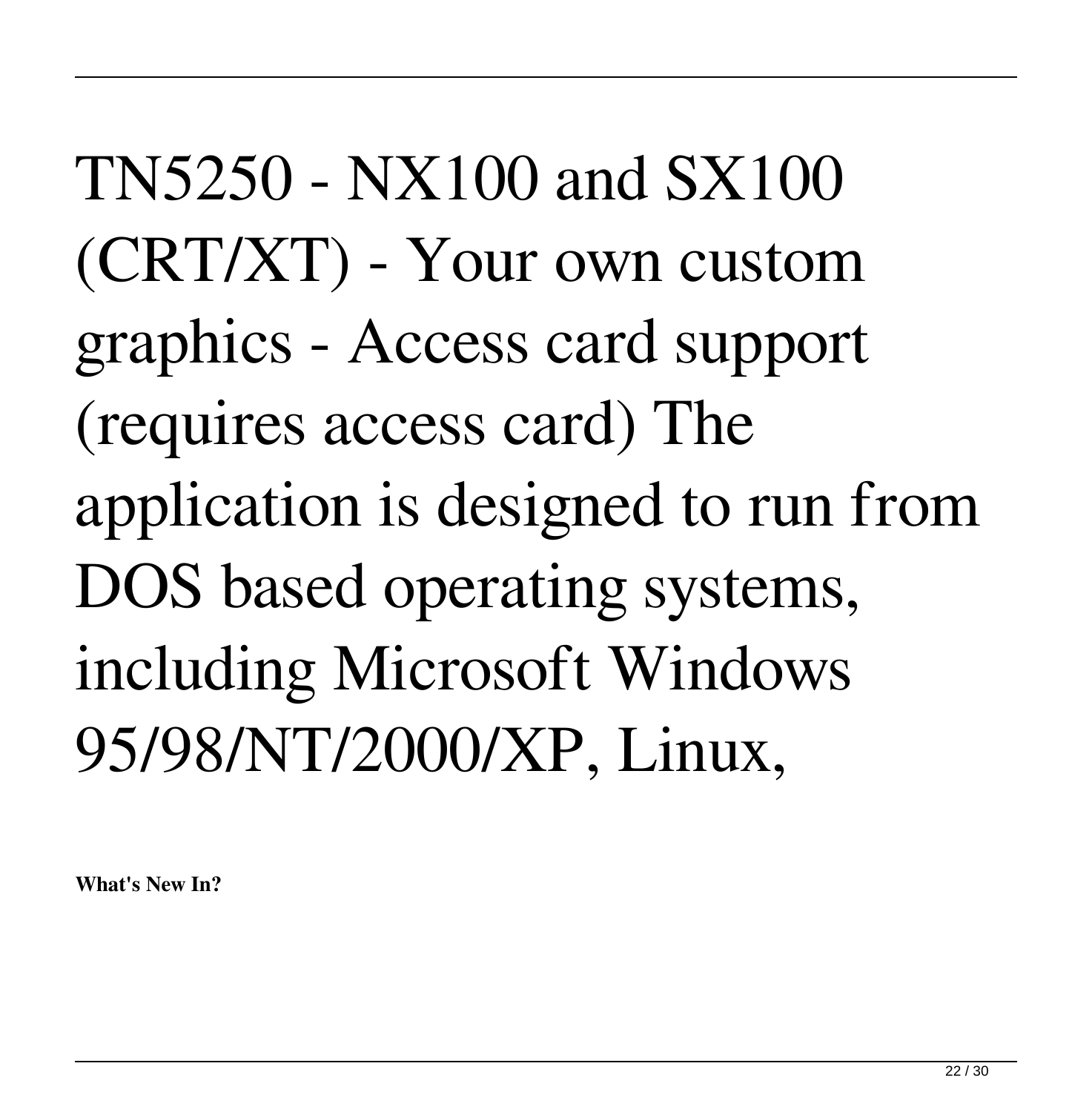Freefloat Access\*One is a handy and reliable application designed to act as a terminal emulator and / or as a host access utility. Freefloat Access\*One was developed to enable the many users of IBM mainframes and various NIX and other ANSI/VT-compatible systems to seamlessly integrate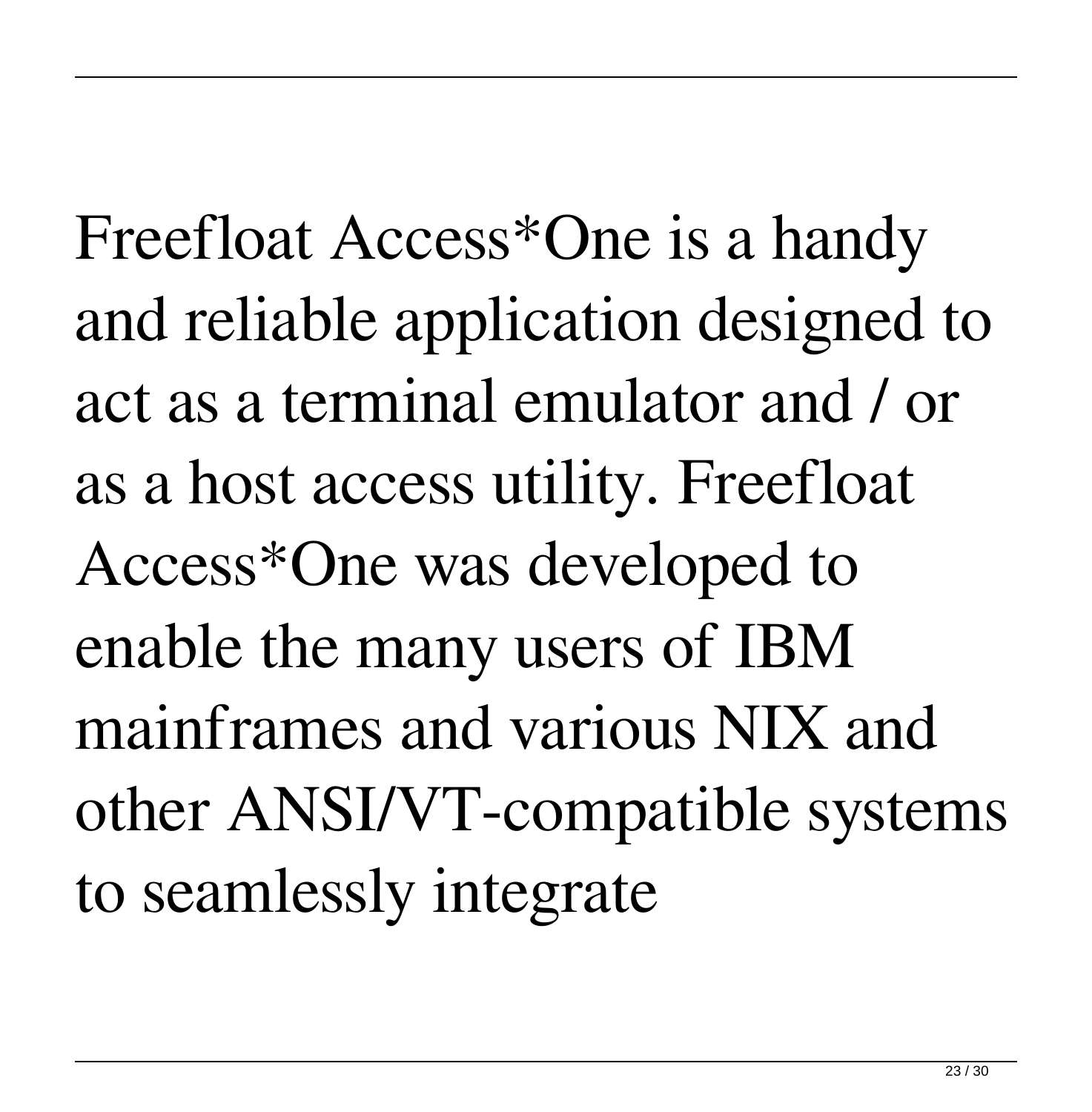these devices into their daily operations at a reasonable cost. The emulator supports VT52, VT100 and VT220, TN3270, and TN5250. Freefloat Access\*One was tested to work on WinXP SP1-Vista-7 and OS X 10.3.6.1 with both the latest version of the BIOS and ROM. · Support for PC-16 · IP Conformance · Alternate Screen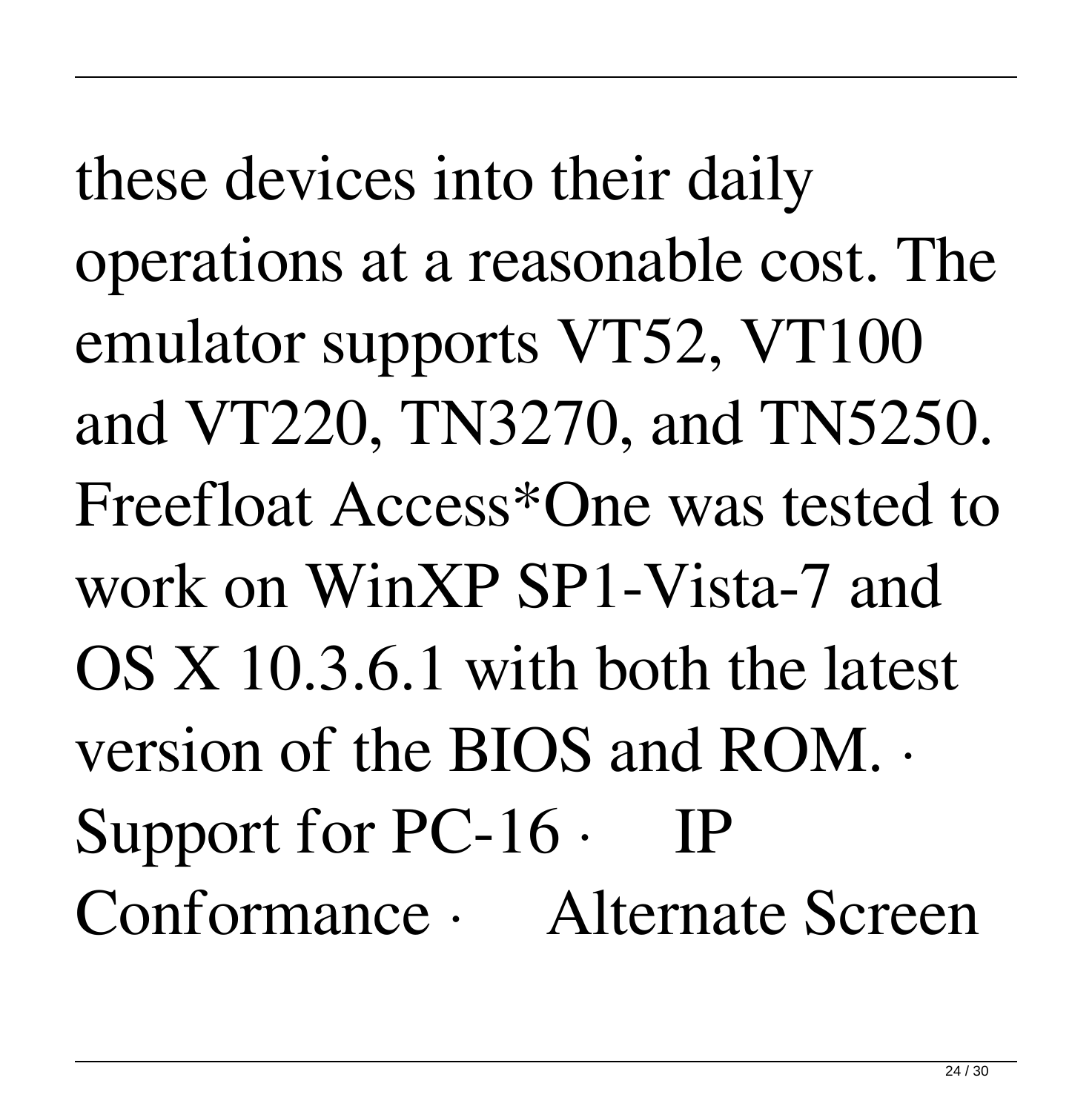Colors · Ability to create custom scroll-wheel configurations · Easy creation of custom scrollwheel configurations  $\cdot$  Easy setup of the copy and paste buffer · Real-time scroll-wheel textselection  $\cdot$  Easy creation of a custom button configuration · Customizable characters · Userdefinable Character Keys (Function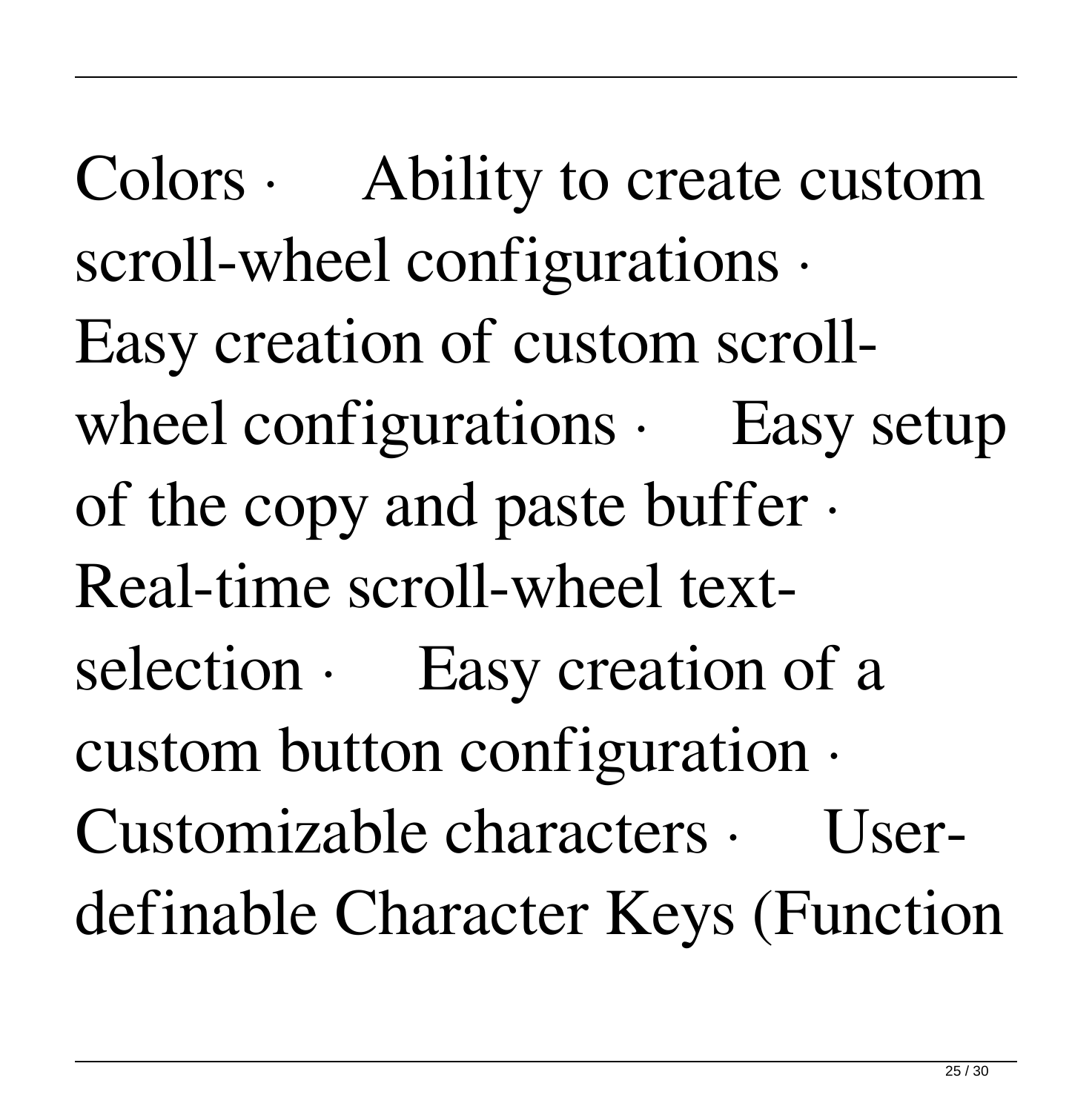$Keys$ ) · Ability to shift between UPPER/LOWER CASE · Insert or Delete characters with a keystroke · Shift the display between UPPER/LOWER CASE · Ability to Insert or Delete lines with a keystroke · Additional functions of the mouse and the keyboard · Easy management of the scroll-wheel  $\cdot$  Easy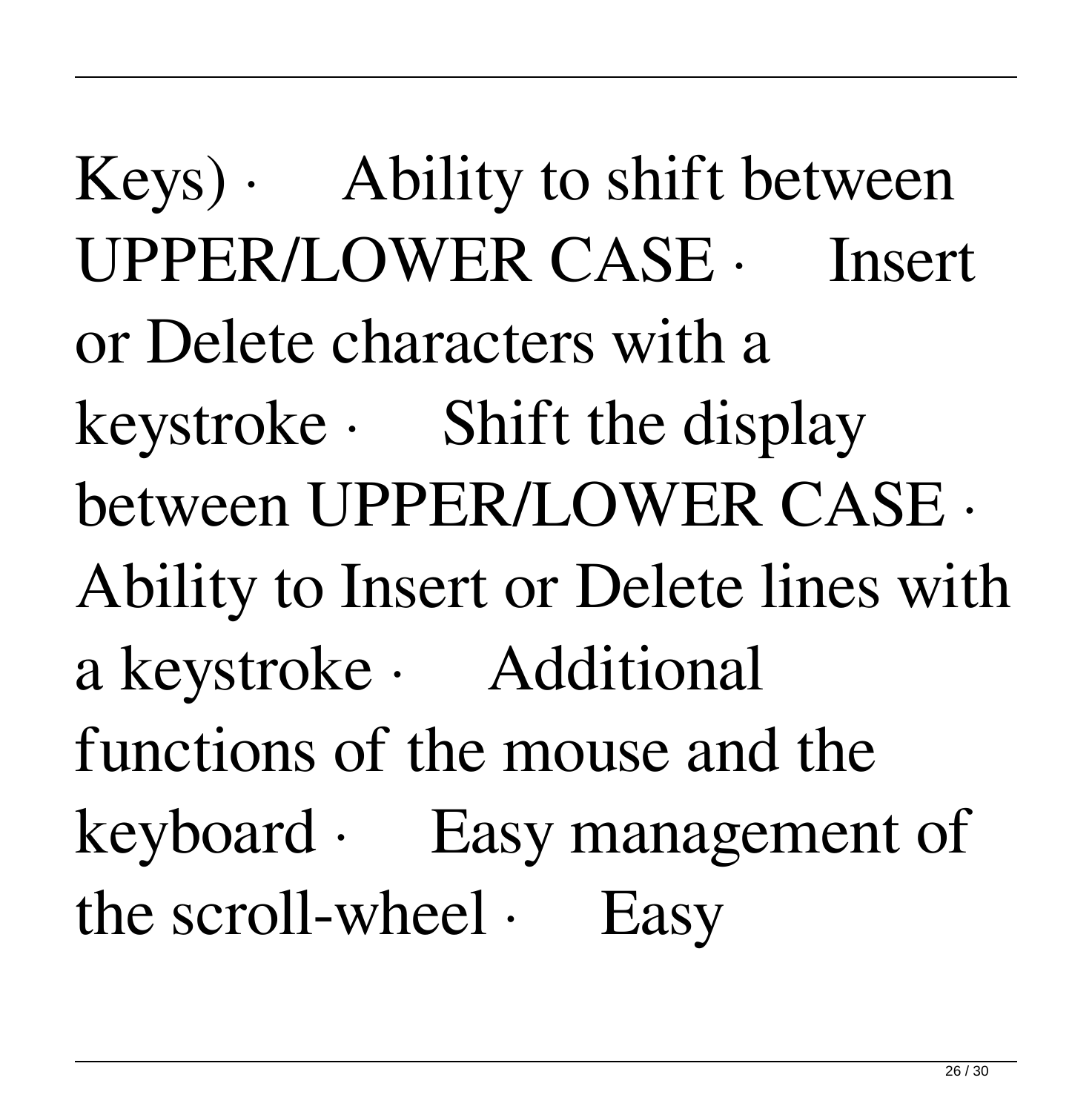management of the screen  $\cdot$  Easy management of the buttons · Easy management of the characters Easy management of the Function Keys · &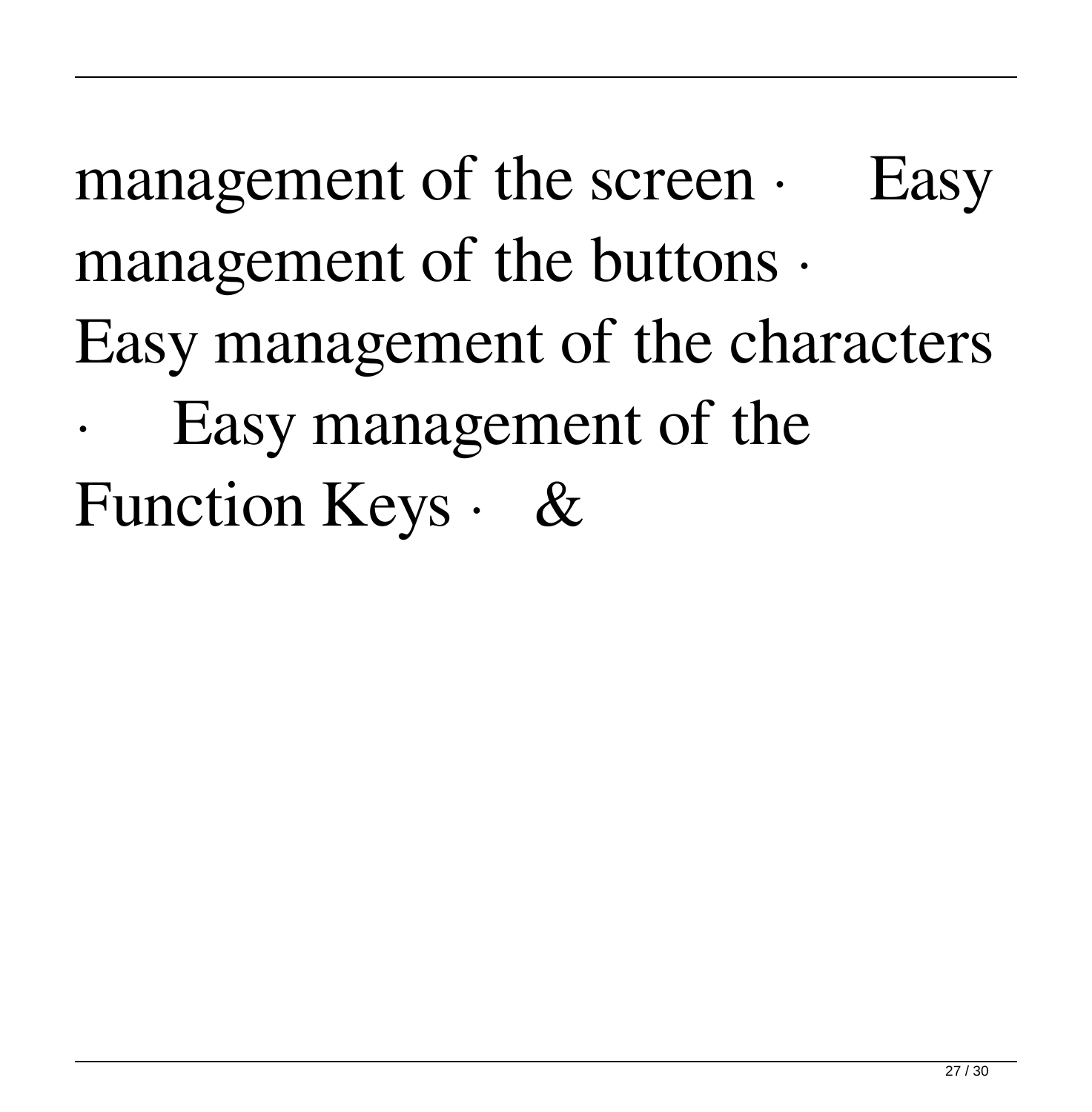**System Requirements For Freefloat Access\*One:**

Minimum: OS: 64-bit Windows 10, Windows 8, Windows 7, Windows Vista SP2 64-bit Windows 10, Windows 8, Windows 7, Windows Vista SP2 Processor: Intel® Core 2 Duo E8400 / AMD A6-3850 / AMD Phenom II X4 940 Processor Intel® Core 2 Duo E8400 / AMD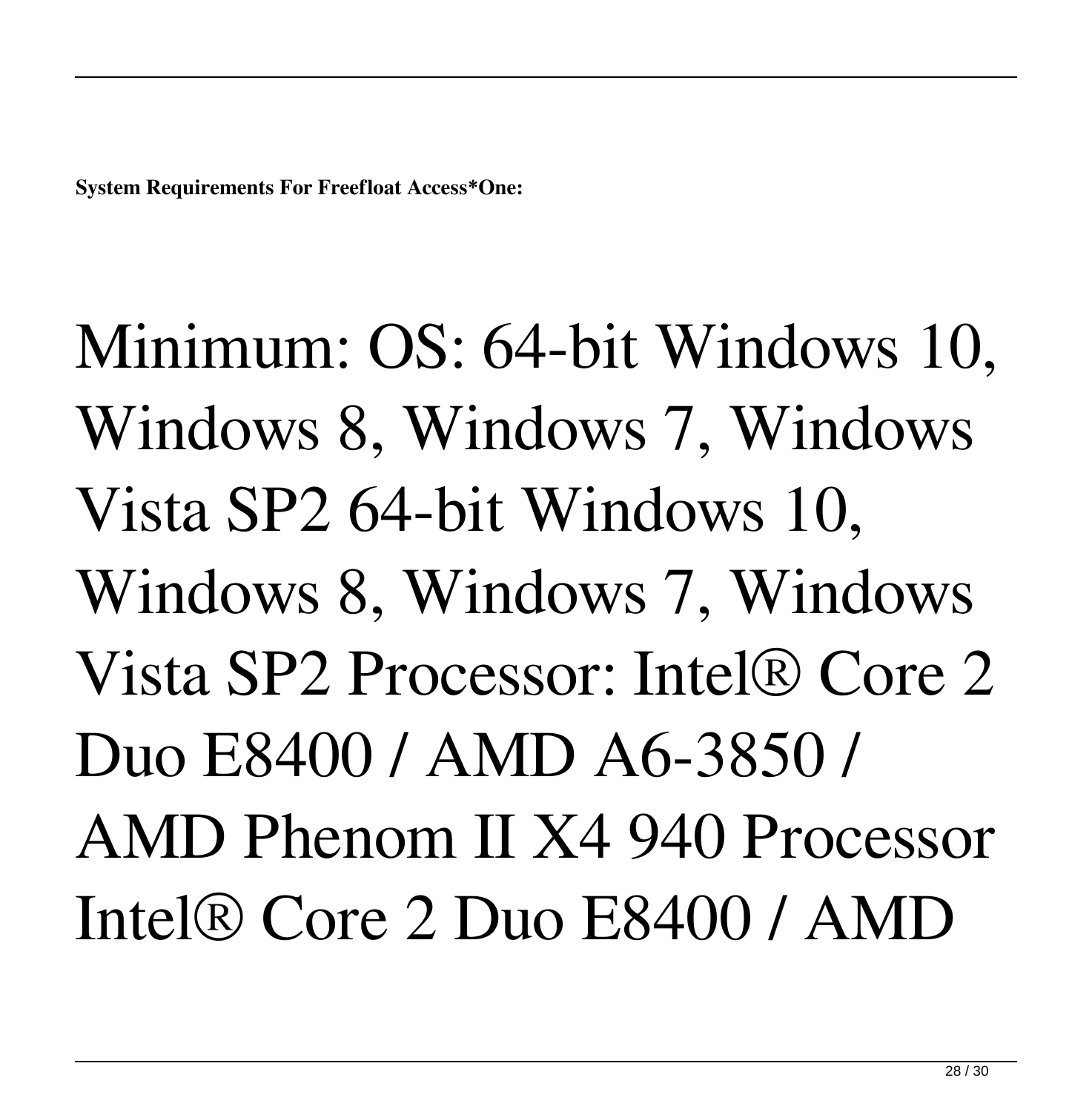# A6-3850 / AMD Phenom II X4 940 Processor Memory: 4GB RAM 4GB RAM Graphics: NVIDIA GeForce 8800 GTS / AMD Radeon HD 57

### Related links:

<https://oton.shop/444956/uncategorized/kiendar/filecannon-crack-for-windows/41/16/03/> [https://sunuline.com/upload/files/2022/06/vSGTYaJP53UEwLTr5MiP\\_06\\_9d03957fb050008b08d4369ca284eb90\\_file.pdf](https://sunuline.com/upload/files/2022/06/vSGTYaJP53UEwLTr5MiP_06_9d03957fb050008b08d4369ca284eb90_file.pdf) <http://tekbaz.com/2022/06/06/autorun-architect-3-00-0-1-free-updated-2022/> <https://lidenpuzzwebmcala.wixsite.com/florarchiege/post/drive-letter-view-crack> <http://pariswilton.com/firesnarl-crack-win-mac-latest-2022/> <https://www.goldenglowyoga.ie/budget-pc-windows-updated/> [https://salty-retreat-13688.herokuapp.com/Retro\\_Reader\\_Library.pdf](https://salty-retreat-13688.herokuapp.com/Retro_Reader_Library.pdf) <https://oceanofcourses.com/?p=5898>